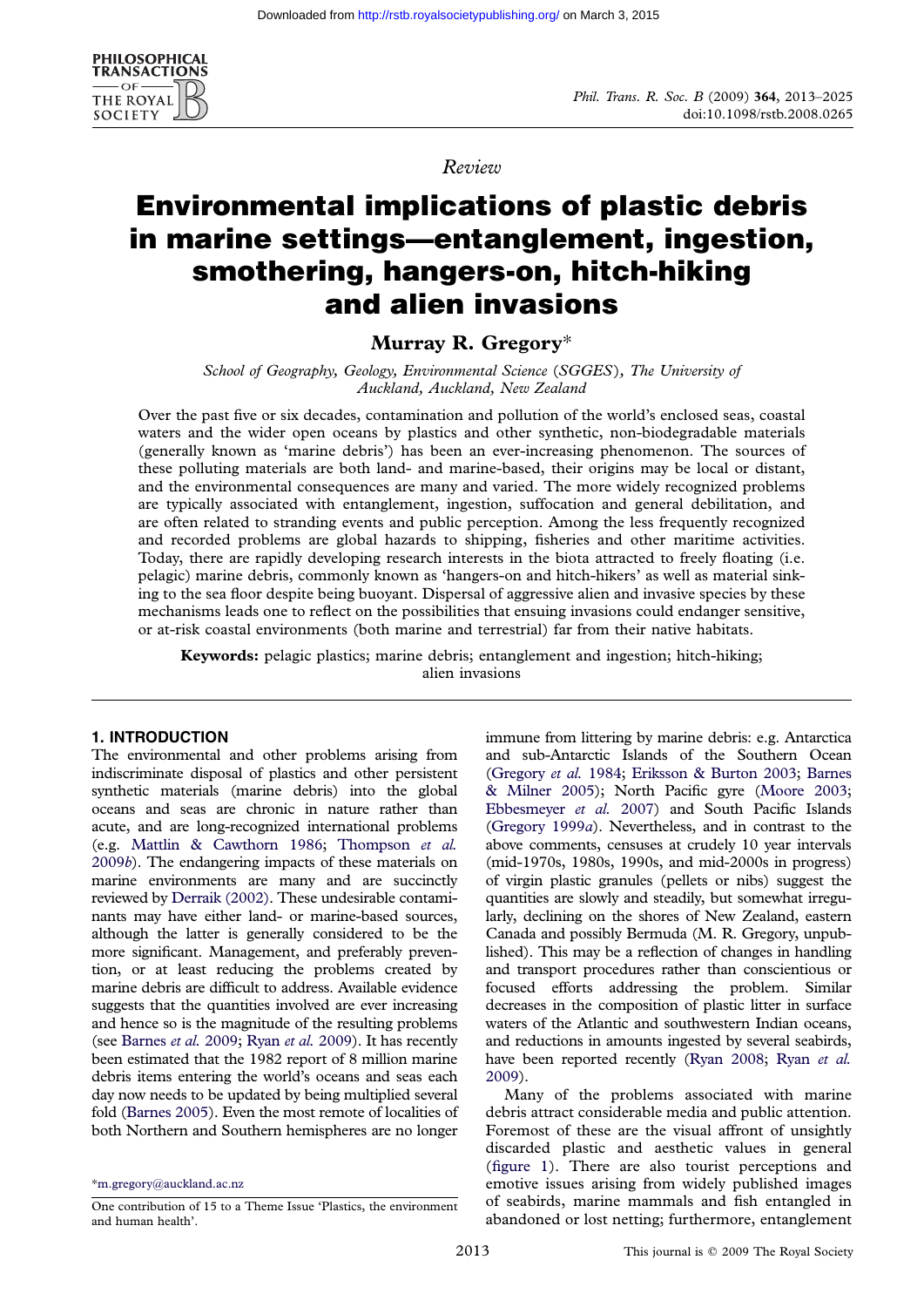<span id="page-1-0"></span>

Figure 1. Debris (mainly plastic) collected during an annual beach clean at Mason Bay, South Island, New Zealand.

[\(figure 2\)](#page-2-0) and ingestion ([figure 3](#page-2-0)) may lead to death from starvation and debilitation, with a reduced quality of life and lowered reproductive performance [\(Laist 1987\)](#page-10-0). Other impacts to receive limited attention are of no less importance, e.g. damage to subsistence fisheries [\(Nash 1992](#page-11-0)); hazards to recreational boating and larger commercial vessels; impact of plastic sheeting that blankets the biota of soft sediment, reef and rocky substrata ([Uneputty & Evans 1997\)](#page-11-0) as well as anoxia and hypoxia induced by inhibition of gas exchange between pore waters and overlying sea water [\(Goldberg 1997](#page-10-0); [Gregory & Andrady 2003](#page-10-0)).

## 2. AESTHETIC VALUES, ENTANGLEMENT, INGESTION, SMOTHERING, GHOST FISHING, THE WRACK AND BEACH CLEANING

## (a) Aesthetic values

Many of the litter problems associated with marine debris attract considerable media and public attention. Foremost of these is the visual affront of unsightly, discarded and/or accidentally lost plastic and other manufactured materials that tend to strand and concentrate along shorelines and sandy beaches (figure 1) ones often of considerable recreational importance. There are also strongly emotive issues associated with both local beach users and tourist perceptions. Financial concerns over visitor numbers may also be a significant factor. Harshly critical public responses are common and may reflect personal observations or widely published and often harrowing images of seabirds, marine mammals and fish entangled in abandoned and beach-cast or lost netting ([figure 2\)](#page-2-0). Terrestrial vertebrates may also be snared or trapped in wrack debris. Where tidal range is moderate, and particularly during periods of consecutive spring high tides, unsightly littering material may be buried and hidden from view. Exhumation of litter may occur during later periods of higher wave activity ([Williams &](#page-12-0) [Tudor 2001](#page-12-0)a) and may also be cyclic in character. In addition to those factors identified previously (above) and later (below), concerns are commonly expressed about economic losses, health issues and harm to local biota, and otherwise general impressions of longer term deterioration in beach aesthetic values (e.g. [Gabrielides 1995\)](#page-10-0).

## (b) Entanglement and ghost fishing

[Laist \(1997\)](#page-11-0) has compiled a comprehensive list of marine species known to be impacted by entanglement (E) and ingestion (I). He identifies over 250 species, how impacted (E or I), the material involved, as well as location and source. The identified taxa include: turtles; penguins; albatrosses, petrels and shearwaters; shorebirds, skuas, gulls and auks; coastal birds other than seabirds; baleen whales, toothed whales and dolphins; earless or true seals, sea lions and fur seals; manatees and dugong; sea otters; fish and crustaceans.

Prior to the 1950s, rope and cordage used in all marine activities, including fisheries, was made of natural fibres—typically Indian or Manila hemp and cotton, and it was often strengthened with a coating of tar or strips of worn canvas. These materials lose their resilience in usage and if lost or discarded at sea tend to disintegrate quickly. For reasons summarized and simplified in [table 1,](#page-2-0) over the past  $50+$ years these natural fibres have been replaced by nylon and other synthetic materials that are generally buoyant and far more endurable. The very properties that humankind find so desirable in plastic materials are also those responsible for the plethora of problems they are creating (globally) in marine environments.

Many marine animals (sea turtles, mammals, seabirds, fish and crustaceans) are either drawn to or accidentally entangled in netting, rope and monofilament lines that have their sources in discards and losses from commercial fishing activities. Set and drift nets are particularly hazardous. Many animals, if not most so caught, find it difficult to escape entanglement and are doomed to drown or die from injury, starvation and general debilitation. There are numerous reports of packing loops (cut and uncut) attracting the interest of seals and sea lions (e.g. [Hanni & Pyle](#page-10-0) [2000,](#page-10-0) Southeast Farallon Island, California; [Henderson](#page-10-0) [2001,](#page-10-0) Monk seals, Northwestern Hawaiian Islands; Page et al. [2004](#page-11-0), Australian sea lions and New Zealand fur seals, Kangaroo Island, Australia; [Boren](#page-9-0) et al. 2006, New Zealand fur seals, Kaikoura, NZ; [Hofmeyr](#page-10-0) et al. [2006,](#page-10-0) Antarctic fur seals, Bouvetøya Island). Sharks also are often caught by 'debris collars' (e.g. [Sazima](#page-11-0) et al. [2002](#page-11-0)). Recorded changing rates of entanglement in these studies are difficult to decipher, but it is evident that with intervention, individuals with severe wounds have a good chance of survival (see Page [et al.](#page-11-0) 2004; [Boren](#page-9-0) et al. 2006). Plastic packing loops may tighten and cut into flesh as animals grow, creating 'lethal necklaces' [\(figure 2](#page-2-0)b) ultimately leading to strangulation. Carelessly discarded plastic six-pack carriers may similarly capture fish and other wildlife; paperboard is not so endangering (Thompson  $\&$  Côte<sup>i</sup> 1997). Other biologically harmful factors can include suppurating skin lesions, ulcerating body wounds, interruption of feeding activity and failed predator avoidance [\(Gregory](#page-10-0) [1991\)](#page-10-0).

In recent years, sightings have regularly been made of pods of the endangered humpback whales travelling northwards along the east coast of the South Island of New Zealand and on their annual passage between Antarctic waters and tropical waters to the north. Over the last 7 or 8 years at least seven whales have had in tow a mass of tangled rope and other debris.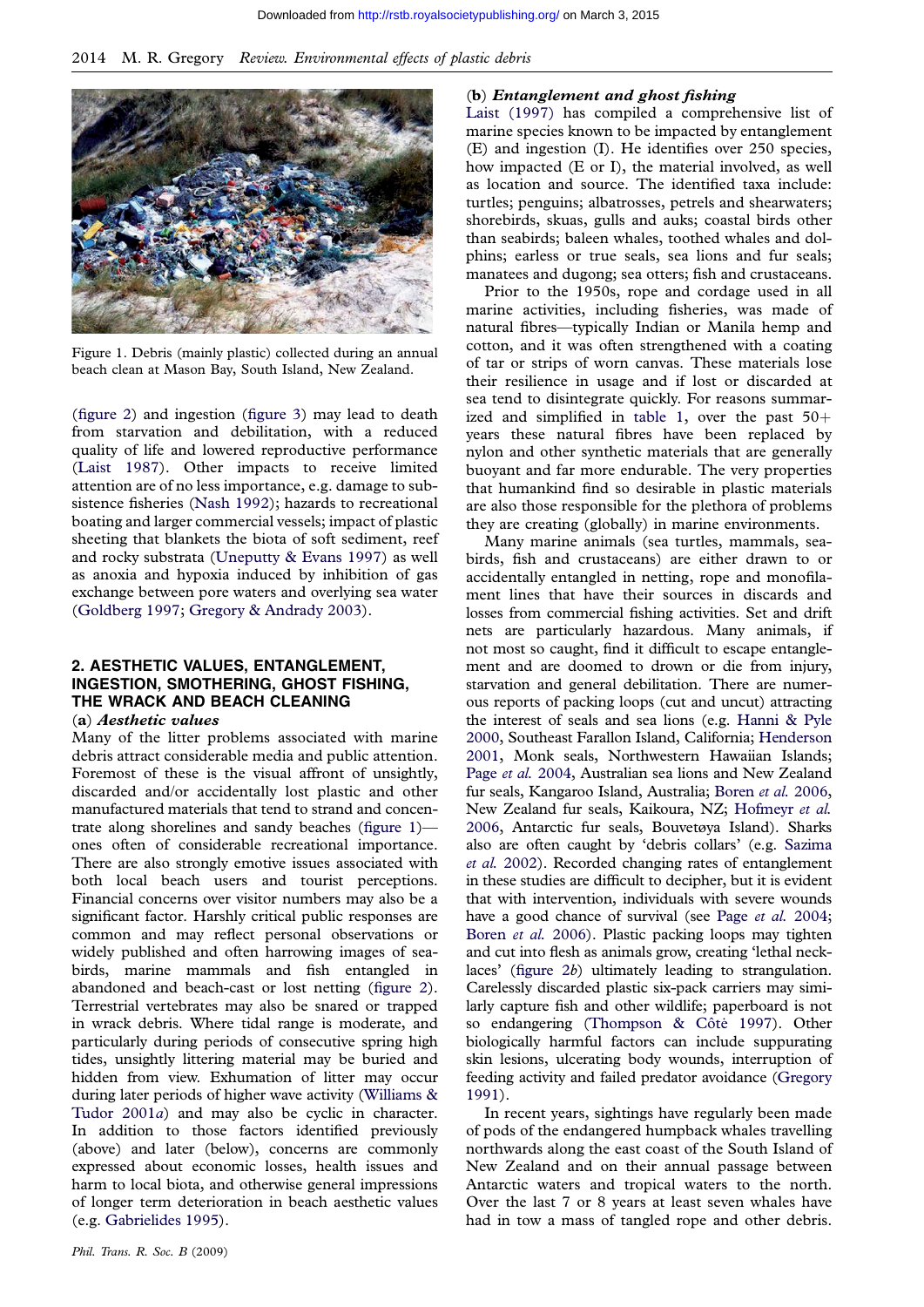<span id="page-2-0"></span>

Figure 2. Examples of entanglement from New Zealand that draw immediate public sympathy and anger: (a) Karoro (southern black-backed gull, Larus dominicanus) caught and hooked in nylon filament fishing line; (b) a New Zealand fur seal trapped in discarded netting and  $(c)$  Ghost fishing—derelict fishing gear dredged from  $>100$  m on the Otago shelf.



Figure 3. Examples of ingestion: (a) Laysan Albatross (*Phoebastria immutabilis*, at Kure Atoll, Courtesy of AMRF); (b) plastic from the stomach of a young Minke whale (Balaenoptera acutorostrata) that had been washed ashore dead in France (Courtesy of G. Mauger & F. Kerleau, Groupe d'Études de Cétacés du Cotentin GECC) and (c) stranded sea turtle disgorging an inflated plastic bag. One infers that it has been mistaken for an edible jellyfish (medusoid).

Table 1. Summary of factors complicating and compromising analyses of marine entanglement (taken and adapted from Laist, D.W. 1996, p. 106). (Entanglement records are biased towards shoreline surveys. They may remain unpublished and/or be anecdotal in character: local and regional, as well as geographic and temporal comparisons will be difficult to evaluate.)

| detection and discovery                                     | sampling and reporting biases                           |
|-------------------------------------------------------------|---------------------------------------------------------|
| entanglements are isolated events scattered over wide areas | limited at-sea sampling and few long-term surveys       |
| entangling debris often difficult to identify on active     | inconsistent sampling methodologies; strandings are an  |
| animals at sea; readily recognized when stranded            | unknown portion of local and regional entanglements     |
| dead animals difficult to see if floating just below sea    | shore counts of live entangled animals are biased       |
| surface and if concealed within matted debris mass          | towards survivors sporting minor amounts of debris      |
| entangled dead animals may disappear from view quickly      | some entanglements may involve interactions with active |
| through sinking and/or predation                            | rather than derelict fishing gear                       |

In at least two instances the mass has included a crayfish (i.e. lobster) pot and a buoy with marker pole and flag. Attempts to free entanglements were successful in at least one instance and failed in others (D. Hayes, personal communication).

Tangled masses of relatively intact, but lost and abandoned or derelict, trawl net, gillnet, webbing and monofilament line can retain the ability to continue to capture target fish and other species for lengthy periods of time ([Laist 1996](#page-10-0); [Carr & Harris](#page-9-0) [1997](#page-9-0)). This may lead to ghost fishing, with conspicuous mortality and catch losses. Comparable waste problems were associated with 'drift-net' fisheries in the South Pacific in the 1980s [\(Wright & Doulman](#page-12-0) [1991](#page-12-0); [Richards 1994](#page-11-0)). Ghost-net fishing is not restricted to surface or shallow waters. Over the past  $20+$  years, important seamount fisheries have developed around New Zealand and Tasmania and are known from elsewhere around the region (e.g. [Koslow 1997](#page-10-0); [de Forges](#page-10-0) et al. 2000; [O'Driscoll &](#page-11-0) [Clark 2005\)](#page-11-0). It is widely accepted that seamounts are fragile habitats. Trawl gear is today being deployed across steeply irregular, and often boulder-strewn, sea floor surfaces at depths typically lying between 500 and 1000/2000 m. Netting caught during passage across the seabed can cause considerable damage to seabed environments (e.g. deep water coral reefs), and if not recovered may remain there, out of sight, and continue ghost fishing almost indefinitely. The potential magnitude of disturbance to seabed environments can be likened to 'forest clear cutting' ([Watling & Norse 1998](#page-11-0)).

#### (c) Ingestion

The literature on ingestion (and entanglement) of plastic items in marine debris is voluminous and often repetitive, and the widely reported environmental problems identified are global in character. These include: wounds (internal and external), suppurating skin lesions and ulcerating sores; blockage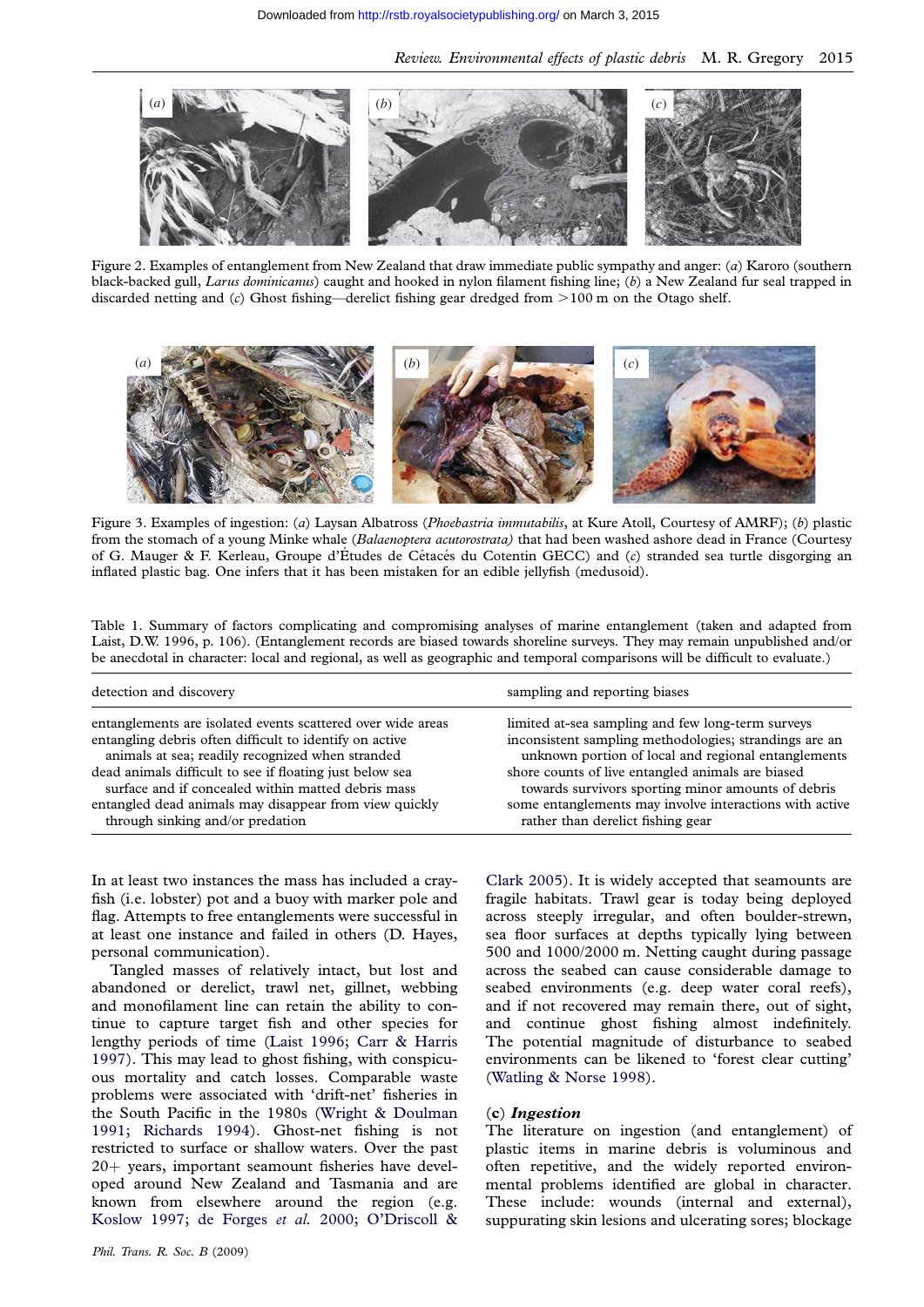|                                       | age class      |                |                   | plastic pellets<br>number with |              | % total pellets |       |                          |
|---------------------------------------|----------------|----------------|-------------------|--------------------------------|--------------|-----------------|-------|--------------------------|
| species                               | Imm            | adult          | gizzards examined | Imm                            | adult        | Imm             | adult | species status           |
| broad-billed prion Pachyptila vittata |                | $\frac{1}{4}$  | 310               | $\propto$                      | 33           | 10.6            | 23.6  | NZ resident              |
| Salvin's prion Pachyptila salvani     | 651            |                | 663               | 133                            |              | 20.4            |       | Indian Ocean migrant     |
| Antarctic prion Pachyptila desolata   | $\overline{6}$ |                |                   |                                |              | 13.8            | 16.7  | NZ sub-Antarctic migrant |
| hin-billed prion Pachyptila belcheri  | 147            |                | 152               |                                |              | 6.8             |       | Indian Ocean migrant     |
| fairy prion Pachyptila tutur          | 714<br>7       | $\frac{50}{2}$ | 819               | 88                             | $\mathbf{r}$ | 12.4            |       | NZ resident              |
| totals                                |                | 266            | 1979              | 253                            |              |                 |       |                          |

2016 M. R. Gregory Review. Environmental effects of plastic debris

of digestive tract followed by satiation, starvation and general debilitation often leading to death; reduction in quality of life and reproductive capacity; drowning and limited predator avoidance; impairment of feeding capacity; and the possibility that plastic resin pellets may adsorb and concentrate potentially damaging toxic compounds from sea water (e.g. [Gregory 1978](#page-10-0), [1991](#page-10-0); [Laist 1997;](#page-11-0) [Mato](#page-11-0) et al. 2001; see also the discus-sions in [Oehlmann](#page-11-0) et al. 2009; [Teuten](#page-11-0) et al. 2009).

Over 100 species of seabirds are known to ingest plastic artefacts and/or become entangled with them [\(Laist 1997](#page-11-0)). First local New Zealand recognition of high virgin plastic pellet concentrations on Auckland City beaches was made in the astral summer of 1971–1972 [\(Gregory 1977\)](#page-10-0). Subsequent observations on remote beaches north of Auckland over the astral summers of 1972/1973/1974 and 1975 and examination of wrack along strandlines revealed a surprising abundance of plastic pellets and other marine debris. Observers quickly became aware of a developing environmental problem. Recording pellet quantities was a diversion during coastal studies along the extensive sandy beaches and dune fields of northern New Zealand. In subsequent years, 'plastic pellet' expeditions were made to beaches around the rest of the country ([Gregory 1978](#page-10-0)). Occasionally, one came across beach-cast birds and attention was drawn to plastic pellets associated with disintegrating carcasses and also entangling monofilament line, often with attached fishhook. Over a 21-year period (1958–1977), observations were made of five prion species (Pachyptila) cast ashore on exposed beaches near Wellington (southern North Island). Gizzards and proventriculi were removed and examined. [Harper & Fowler](#page-10-0) [\(1987\)](#page-10-0) noted that the lightest birds carried the most pellets and concluded that the proportion of starved beach-cast prions suggested these birds would eat anything resembling food before they died. They also suggested that prions began ingesting plastic pellets by the early 1960s, and an accompanying graphical presentation shows irregular but rapid increases in the percentages of plastic carried in three prion species which grew significantly (from  $\leq$  5 to 25%) between 1960 and 1977 [\(Harper & Fowler 1987;](#page-10-0) table 2).

Plastic materials of varying kinds had spread to all oceans and adjacent seas by the late 1970s or early 1980s and wide concern was being expressed over the amounts of cylindrical, virgin plastic pellets that are industrial feedstock, together with fragmented plastic particles of varying size and shape that were being ingested by pelagic seabirds (e.g. [Shomura & Yoshida](#page-11-0) [1985\)](#page-11-0). Over the past four or five decades, there have been numerous accounts of marine debris ingestion by a great variety of seabirds (see Appendix 2 in [Laist](#page-11-0) [1997\)](#page-11-0). Some representative examples typifying the global spread of plastic ingestion behaviour include red phalaropes [\(Connors & Smith 1982](#page-9-0)); 15 species of sea birds, Gough Island, South Atlantic Ocean ([Furness](#page-10-0) [1985\)](#page-10-0); Wilsons storm-petrels, Antarctica [\(Van](#page-11-0) [Franeker & Bell 1988\)](#page-11-0); storm-petrels, etc. [\(Blight &](#page-9-0) [Burger 1997\)](#page-9-0); short-tailed shearwaters, Bering Sea [\(Vlietstra & Parga 2002](#page-11-0)); southern giant petrels, Southern Atlantic Ocean [\(Copello & Quintana 2003\)](#page-9-0); northern fulmars, Nunavut, Davis Strait ([Mallory](#page-11-0)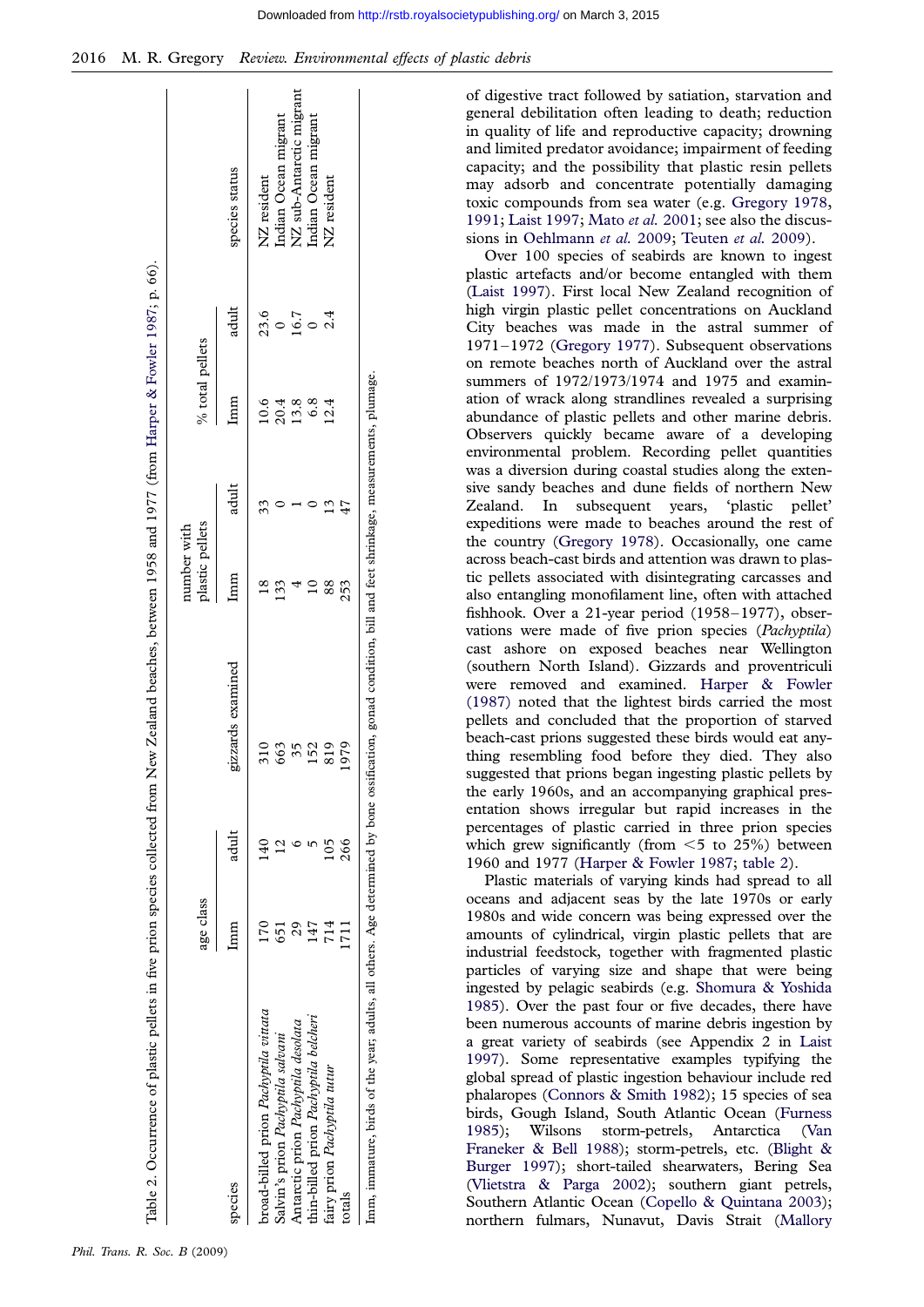et al. [2006\)](#page-11-0). [Cadee \(2002\)](#page-9-0) has drawn attention to conspicuous bird pecking marks (possibly made by Northern Fulmars) in cuttlebones cast ashore on the Dutch coast near Texel. It was also noted that similar peck marks were common locally on beach-cast styrofoam and spongy plastic and it was suggested that fulmars were mistaking plastic artefacts for cuttlebone.

As well as being entangled in discarded fishing gear, many marine vertebrate species have a record of regularly ingesting discarded plastic materials (see [Laist](#page-10-0) [1996;](#page-10-0) Appendices 1 and 3). Several, if not most, sea turtle species are seriously threatened by 'feeding on' plastic and other marine debris (e.g. Hawaiian Islands, [Balazs 1985;](#page-9-0) coastal Florida, [Bjorndal](#page-9-0) et al. 1994; Western Mediterranean, Tomás et al. 2002; Paraíba, Brazil, [Mascarenhas](#page-11-0) et al. 2004). Particular hazards are discarded and semi-inflated, floating plastic bags that are often mistaken for jelly fish (medusoids), which block the oesophagus (figure  $3c$ ). Manatee also have felt the undesirable impact of marine debris (e.g. Florida, [Beck & Barros 1991](#page-9-0)). An unusual accumulation of small plastic particles recovered in the scats of fur seals from Macquarie Island has been recorded by [Eriksson & Burton \(2003\)](#page-10-0). These were small, often angular in shape and buoyant, with surface striations, and could not be related to plastic pellet feedstock. It is suggested that the breakdown of larger, user plastic fragments was a response to being washed ashore and ground down by abrasion on high energy cobble beaches. [Eriksson & Burton \(2003,](#page-10-0) p. 380) furthermore hypothesized that the plastic particles were initially washed out to sea, before being size-selected and consumed by pelagic fish, and that the latter were the prey of fur seals.

## (d) Smothering

Most plastic materials entering the marine environment are buoyant and float on the sea surface. It is therefore perhaps surprising to find that there are numerous reports of sunken marine debris of all kinds settling to the sea floor at all depths—from inter-tidal to abyssal environments; e.g. the Skagerrak (Hollström 1975); Tokyo Bay, Japan ([Kanehiro](#page-10-0) et al. 1995); tidal flats, Ambon Bay, Indonesia [\(Uneputty & Evans 1997\)](#page-11-0); Bristol Channel ([Williams & Simmons 1997](#page-12-0)); European and Mediterranean waters (Galil et al. [1995](#page-10-0); [Stefatos](#page-11-0) et al. [1999](#page-11-0); [Galgani](#page-10-0) et al. 2000); Kodiak Island, Alaska (Hess et al. [1999\)](#page-10-0); southern California Bight ([Moore &](#page-11-0) [Allen 2000\)](#page-11-0); Hauraki Gulf, New Zealand [\(Backhurst &](#page-9-0) [Cole 2000](#page-9-0)); Saronikos Gulf, Greece [\(Katsanevakis](#page-10-0) et al. [2007](#page-10-0)). Once these items reach the sea floor, particularly in deeper and still waters, they are doomed to a slow and yet permanent entombment.

Several authorities now consider that the sea floor is the ultimate sink for much marine debris (e.g. [Williams](#page-12-0) et al. 1993; [Goldberg 1997](#page-10-0)). The mechanisms by which these materials may reach the deep sea floor are poorly understood. Land-sourced materials are common on canyon floors of the western Mediterranean Sea. These can be tracked from the coast in their progressive passage to abyssal depths and at considerable distance offshore [\(Galgani](#page-10-0) et al. [2000](#page-10-0)). The pattern is strongly suggestive of rapid transport through near-shore zones and entrainment in bottom hugging currents ([Williams](#page-12-0) et al. 2005). There is also evidence from the Rio de la Plata that bottom salinity fronts in estuarine environments may act as debris-accumulating barriers (Acha [et al.](#page-9-0) [2003](#page-9-0)), similar to those associated with surface waters along convergence zones, oceanic fronts and eddies (e.g. [Gregory 1999](#page-10-0)b). Furthermore, rapid and heavy fouling of floating plastic (and other objects) may so increase density that they sink to the sea floor. However, grazing organisms may episodically clean fouled surfaces leading to yo-yoing periods of submergence and resurfacing until permanent settlement to the sea floor occurs ([Ye & Andrady 1991\)](#page-12-0).

Sediment settling on pelagic plastic materials may also take them to the sea floor. Observations made in shallow, near-shore waters, by [Backhurst & Cole \(2000\)](#page-9-0) and [Katsanevakis](#page-10-0) et al. (2007), have confirmed that once there, gradual changes may occur in community structure and that the environment can no longer be considered pristine. [Goldberg \(1997\)](#page-10-0) has suggested that the blanketing effects of plastic sheeting on the sea floor could lead to anoxia and hypoxia induced by inhibition of gas exchange between pore water and sea water. Furthermore, sediment settling on pelagic plastic materials and taking them to the sea floor can lead to the creation of artificial hardgrounds (e.g. [Harms 1990\)](#page-10-0). Following in a some-what similar vein, [Williams](#page-12-0) et al. (2005, p. 627), perhaps with a degree of irony, have claimed that benthic marine debris once settled on the sea floor could '... enhance or enrich local biodiversity in the short term, for in the long term it is doomed to permanent interment in a slowly accumulating sediment cover'. An interesting and disturbing aside that relates to settling rates of plastic items is [Oshima's \(2000,](#page-11-0) p. 73) report of numerous white plastic shopping bags suspended upside down and freely drifting in the ocean at water depths of 2000 m—and looking like an assembly of ghosts.

## (e) The wrack and beach cleaning

Natural flotsam, of both marine and terrestrial origin (seaweeds and plants) together with jetsam of indeterminate sources, tends to accumulate along high-tide strandlines, where it is commonly known as 'the wrack'. These areas are often ephemeral, dynamic and seasonal environments and also tend to accumulate significant quantities of manufactured materials, in particular those made of plastic and other non-destructibles. As a consequence, wrack environments are commonly unsightly and the demands of local authorities to 'clean up the mess' are frequent and can be expensive (e.g. [Ryan & Swanepoel 1996](#page-11-0); [Ballance](#page-9-0) et al. 2000). Often, and increasingly, the demands are for mechanical and complete removal of the strandline and any debris that is concentrated there. [Llewellyn & Shackley \(1996\)](#page-11-0) demonstrated that a consequence of this may be the destruction of ecologically significant habitats. These habitats support rich and diverse marginal marineto-terrestrial invertebrate biota and may also be visited by vertebrates, mostly birds—in New Zealand, and in many oceanic islands, it may typically be birds (and rats) but elsewhere it may include a number of scavenging small mammals (e.g. [Llewellyn & Shackley 1996](#page-11-0)).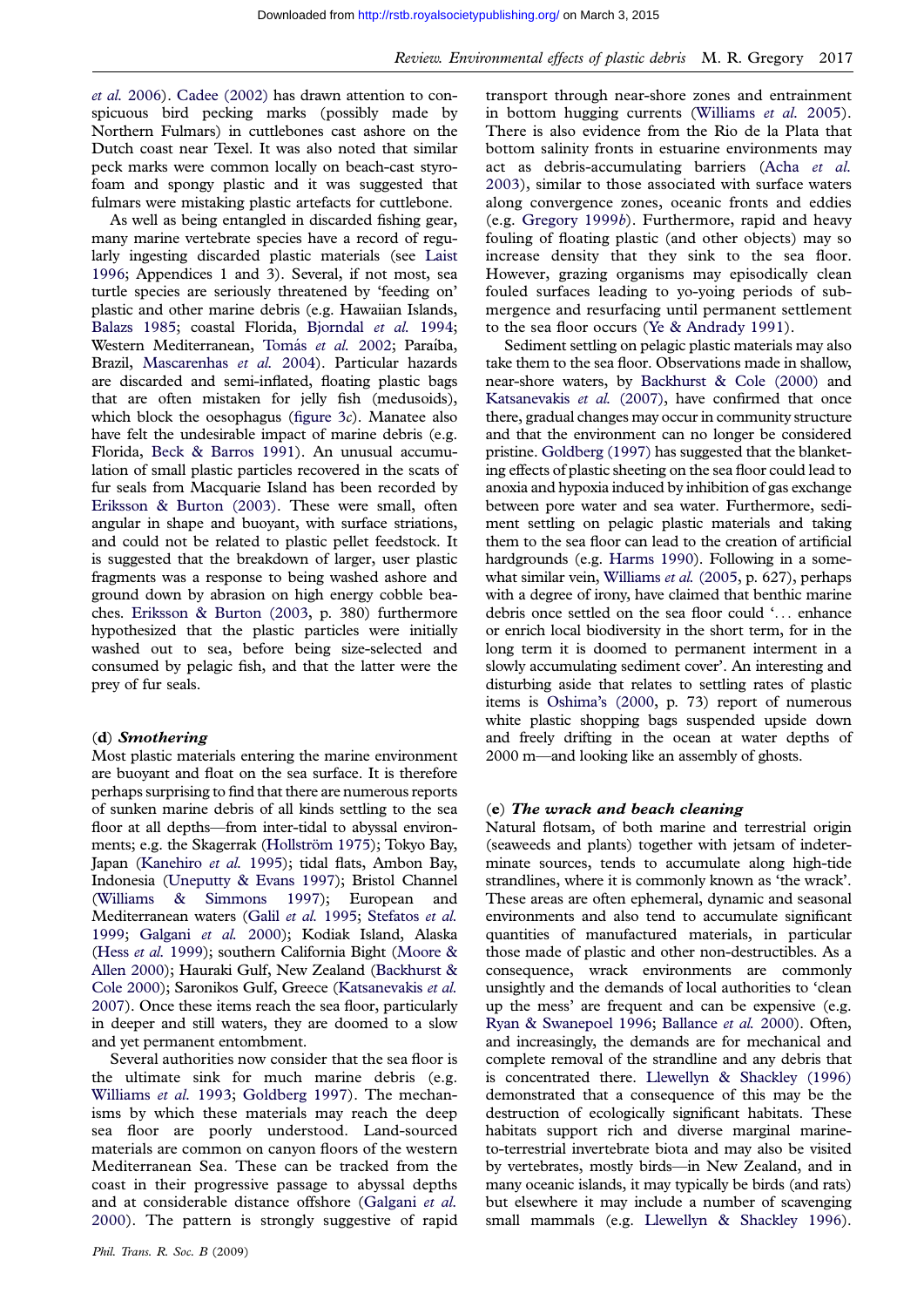Many local and managing authorities appear to accept blindly that damage from mechanical beach cleansing is cosmetic in character and that the strandline readily returns to its natural state. However, a recent and limited, small-scale cleaning experiment has concluded that while the near-surface meiofauna can quickly recover, repeated cleanings or deeper excavations '... may certainly result in much slower recolonization rates' [\(Gheskiere](#page-10-0) et al. 2006). Commonly held opinions suggest beach clean-ups are short sighted, and a temporary cure at best, although with some educational values (Williams  $& \text{Tudor } 2001b$ ). In part, the problems are being addressed through local activities of the Marine Conservation Society (a United Kingdom charity) and the European Blue Flag Scheme of beach evaluations and awards (e.g. [Williams & Morgan 1995;](#page-12-0) [Tudor &](#page-11-0) [Williams 2006\)](#page-11-0). A New Zealand example of problems with marine debris is informative ([Gregory 1999](#page-10-0)b). At almost  $47^{\circ}$ S, Stewart Island's Mason Bay is a spectacular, remote and isolated, c.10 km sandy beach that is open to the Southern Ocean and also faces into the Roaring Forties. The immediately close and offshore waters are intensely fished. The beach has been heavily fouled with marine debris dominated by fisheries-related items, most of which were from New Zealand sources. A minor, but significant, component came from Korea and Japan; rarer sources included Argentina, Australia, Belgium, Chile, France, Norway, Poland, Russia, Spain, South Africa and United Kingdom. Annual clean-ups have been organized since 1989 and it has been estimated that some 2–3 tonnes of debris was cleared each year. Disposal of the vast quantities collected is difficult [\(figure 1\)](#page-1-0). After the 1989 exercise, a pyre was built on the beach and set alight with the aid of diesel and driftwood—this reduced the bulk to a quarter. Clinker and burnt remains were removed and placed in a pit set in dunes behind the beach. Since that time the collected marine debris has been placed at designated sites behind the fore-dunes. Local scarfing of fore-dunes has exposed once-buried plastic and other marine debris at several places. Strong on-shore winds blow shredded plastic bags and sheeting far inland to unsightly adorn and blanket the sparse coastal vegetation and may also be a contributor to environmental degradation of dune fields behind the beach. While burial may remove the unsightly debris from view in coastal settings of this kind, it cannot be considered a cure—in many instances it is at best a palliative.

#### 3. HANGERS-ON AND HITCH-HIKING ALIENS—INVASIVE SPECIES

For untold millennia, floating, terrestrial plant matter, whether large and solitary tree trunks or smaller shrubs and stems with soil still attached, as well as matted masses of these materials, have freely voyaged, traversed and dispersed across the open oceans just as 'sea beans' (see [Gunn & Dennis 1999](#page-10-0), p. 3); logs, pumice and other natural flotsam continue so to do to this day. 'Floating Islands' with cargoes that include exotic plants and vertebrate animals have been recognized since medieval times (see [Van Duzer 2004\)](#page-11-0). Through the distant past to modern times, these materials have also attracted a diverse biota of sessile

and motile marine organisms—freedom travellers (hitch-hikers and hangers-on if one likes). This process has been a mechanism in the slow trans-oceanic dispersal of marine and some terrestrial organisms; e.g. [Wheeler's \(1916\)](#page-12-0) report of ants carried in a floating log from the mainland of Brazil to offshore San Sebastian Island. Similarly, Ingólfsson (2000) has demonstrated that rafting on floating clumps of seaweed around Iceland may see inter-tidal species dispersed for considerable distances offshore. The hard surfaces of pelagic plastics provide an attractive and alternative substrate for a number of opportunistic colonizers. With the quantities of these synthetic and non-biodegradable materials in marine debris increasing manifold over the last five decades, dispersal will be accelerated and prospects for invasions by alien and possibly aggressive invasive species could be enhanced (e.g. [Gregory 1978](#page-10-0), [2004;](#page-10-0) [Winston](#page-12-0) et al. 1997; Barnes  $2002a,b$  $2002a,b$ ) (examples illustrating some of the possibilities are provided in appendix A).

Pelagic plastic items are commonly colonized by a diversity of encrusting and fouling epibionts (e.g. [figure 4\)](#page-6-0). Most of these are sessile, hard-shelled or crustose organisms and dominated by bryozoans. Also included are barnacles, tube worms, foraminifera, coralline algae, hydroids and bivalve molluscs. Furthermore, they are also attractive substrates for a varied motile biota. The pseudo-planktic community that develops is comparable to that associated with Sargassum and other drifting seaweed, although with reduced species richness and diversity ([Stevens](#page-11-0) et al. [1996](#page-11-0); [Winston](#page-12-0) et al. 1997). Flexible rope may also attract hangers-on [\(figure 4](#page-6-0); see appendix A(ii)). Aggregations of marine debris can provide habitats suiting the larval and juvenile stages of numerous marine organisms. They may also attract free-living, ocean-roaming predators that often gather under fish aggregating devices, and where others simply sought a protective haven (see [Winston](#page-12-0) et al. 1997, fig. 7.10). Aspects of floating substrata and colonizing biota are comprehensively reviewed in Theil & Gutow (2004).

## 4. NEW ZEALAND AND THE PACIFIC SECTOR OF THE SOUTHERN OCEAN

In the Southern Hemisphere, a latitudinal gradient has been recognized in the extent to which drifting plastics are colonized by epibionts. Surface cover, particularly by bryozoans, as well as species richness and diversity is greatest at low latitudes (tropical and subtropical), decreasing through temperate mid latitudes and least in high (polar) latitudes [\(Barnes & Sanderson 2000](#page-9-0); [Barnes](#page-9-0) et al. 2006). Across the South Pacific Ocean and the Antarctic sector of the Southern Ocean, there are several important oceanic fronts along which marine debris tends to concentrate, e.g. Humbolt Front off Valparaiso, Chile ([Bourne &](#page-9-0) [Clark 1984\)](#page-9-0). The southwards flowing East Australian Current rises in the Coral Sea. Eddies from it swing eastwards across Tasman Sea periodically bringing exotic tropical 'sea beans' to the shores of Aupouri Peninsula (northern New Zealand). These eddies also carry significant quantities of marine debris that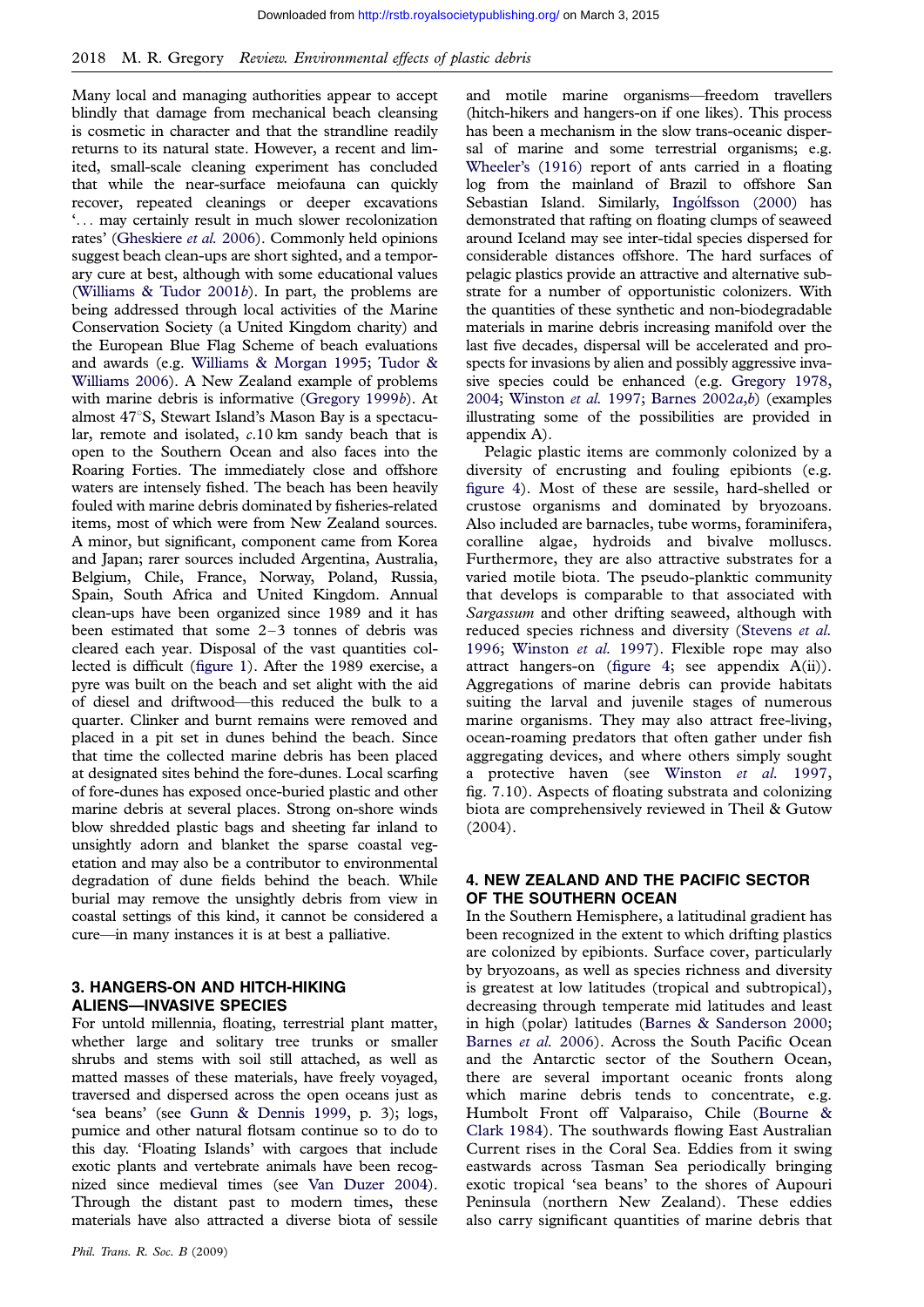<span id="page-6-0"></span>

Figure 4. Example of colonization and encrustation on plastic debris from the New Zealand coastline: (a) heavy and varied colonization of a plastic slab recovered (note the hard bodied encrustations and soft fleshy epibionts; (b) cuttings from a tangled mass of synthetic rope, carrying a cargo of the warm-water Indo-Pacific oyster, Lopha cristagalli, a species that is alien to New Zealand waters (appendix  $A(ii)$ ); (c) plastic pellet (raw material for manufacture of plastic products) encrusted by the bryozoan Membranipora taberculata, see appendix  $A(i)$ ; (d) small bryozoan colony (Galeopsis mimicus) attached to a frayed plastic flake (arrowed) recovered from a depth of 393 m off the east coast shelf off the South Island (appendix  $A(xii)$ ; scale bar 200  $\mu$ m. Recently a tropical hermatypic coral has also been reported on a remote South Island shoreline ( J. Lindqvist, personal communication).

originates from eastern Australia. The sources may be land-based or fisheries and other maritime activities and the cargo carried may include taxa alien to New Zealand.

Over 150 marine species are known from plastic debris stranding on the shores of northern New Zealand or as colonizers in experiments with moored plastic bottles suspended at from the surface at varying depths to 10 m (L. M. Stevens 1992, unpublished data). Most of the identified biota are hard-shelled or crustose organisms and are dominated by bryozoans (Stevens et al. [in preparation\)](#page-11-0). Around northernmost New Zealand, at least 60 bryozoan species have been identified. Of these, 28 had not been recorded previously—at first glance this suggests recent introductions. In truth it reflects lack of local research, as most of these taxa are known from eastern Australia and the Kermadec Ridge to the northeast of New Zealand [\(Gregory 1998\)](#page-10-0). The cosmopolitan, warmwater, low-latitude bryozoan, Membranipora tuberculata (figure 4c) that now dominates beach-cast plastic items around northern New Zealand is a relatively recent arrival—perhaps from eastern Australia [\(Gregory](#page-10-0) [1978](#page-10-0), [1998](#page-10-0)). The biota recorded from beached marine debris are strongly biased towards those taxa with hard and resistant parts. Recovery of freely drifting items in open waters as well as study over a nine-month period of moored panels has revealed the

importance of colonization by a soft fleshy biota. This included a representative suite of well-known, northern New Zealand marine biota (e.g. brown and filamentous algae, hydroids, ascidians, sea anemones and sponges as well as motile organisms including crabs, amphipods, isopods, errant polychaetes, gastropods, limpets, chitons, echinoderms, sea slugs and sea cucumbers) ([Winston](#page-12-0) et al. 1997; [Stevens](#page-11-0) et al. in [preparation\)](#page-11-0). Soft and fleshy organisms disintegrate rapidly once out of water and left stranded and exposed to the harshness of beach environments. They are seldom recorded in beach surveys. [Ye &](#page-12-0) [Andrady \(1991\)](#page-12-0) have also recognized the importance of an adhering soft and fleshy biota.

Weakening eddies from the East Australian Current pass down the east coast of northern New Zealand, and off East Cape merge into the Subtropical Convergence zone. Remote Chatham Island, lying 850 km to the east of mainland New Zealand, sits virtually astride this zone. Marine debris is abundant on the island's north- and west-facing shores [\(Gregory](#page-10-0) [1999](#page-10-0)b). Much of this comes from the local fishery and is generally clean of any attached biota. Nevertheless, some debris items support a varied suite of hitchhikers and hangers-on. The degradation and weathering state of these materials as well as labelling suggests that these items have been afloat for some time and that they may have come from afar. Virgin plastic nibs, and for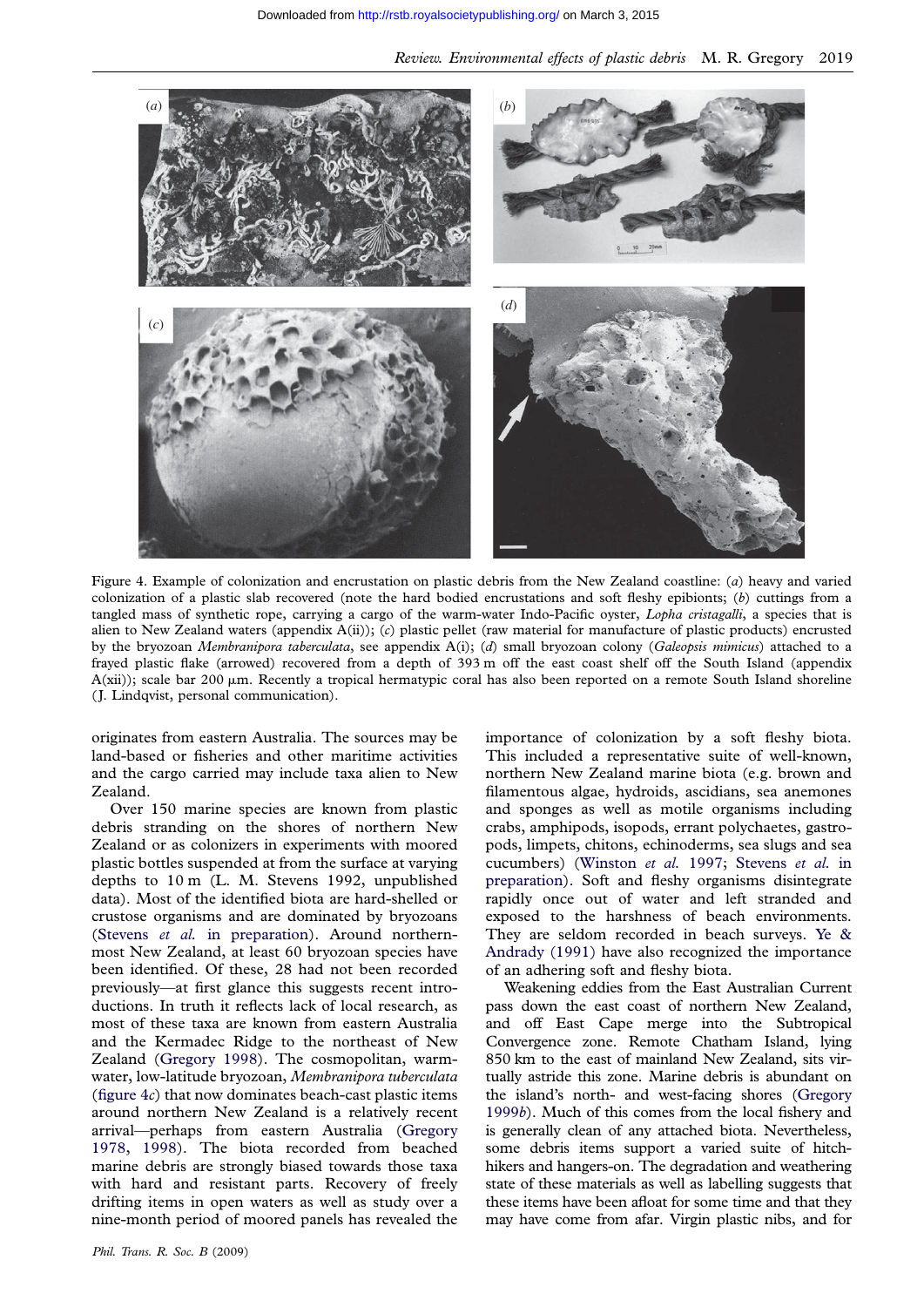2020 M. R. Gregory Review. Environmental effects of plastic debris



Figure 5. The Subtropical Convergence and strong easterly flowing Antarctic Circumpolar Polar Current are frontal zones and are 'leaky barriers' which some organisms are now traversing.

which there is no local (i.e. Chatham Island) source, are also common on these shores. The evidence for longdistance transport is irrefutable and the possibility of alien introductions must be acknowledged.

Following the separation of Antarctica from Gondwanaland, initiation in the Southern Ocean of the strong easterly-flowing Antarctic Circumpolar Current and development of the Polar Front some 30 million years ago, the Antarctic Continent has been effectively isolated (figure 5). As a consequence, the biota of shallow marine environments around the continent are highly endemic ([Knox 1994](#page-10-0)). The Polar Frontal Zone (PFZ) (Antarctic Convergence) encircles the Antarctic Continent. Although noting records of pumice, dunnage and tree trunks escaping its clasp, [Gregory](#page-10-0) et al. (1984), [Gregory \(1990\)](#page-10-0) and [Gregory & Ryan \(1997\)](#page-10-0) suggested that oceanic fronts, such as the Subtropical Convergence and Polar Front, were obstructions along which marine debris tended to collect and concentrate, and which would be difficult for it to cross. It is now appreciated that these obstructions are in reality somewhat 'leaky barriers' (see [Barnes & Fraser 2003;](#page-9-0) [Barnes](#page-9-0) et al.  $2006$ ,  $2009$ ; appendix  $A(vii)$ ). However, the quantities of plastic trash and other debris here are many magnitudes less than the concentrations recorded by [Moore](#page-11-0) [\(2003\)](#page-11-0) in the North Pacific subtropical gyre.

For marine debris with hitch-hiking aliens aboard, the possibilities of north-south (incursions) and south –north (excursions) transfers are probably greatest through disturbances and eddying as waters of the PFZ are forced through Drake Passage, as well as gyral circulation patterns that develop off the Weddell and Ross Seas. The recent report of 10 invertebrate species attached to plastic strapping that stranded on the icestrewn shore of Adelaide Island  $(68°S)$  west of the Antarctic Peninsula exemplifies a developing problem (appendix A(viii)) ([Barnes & Fraser 2003](#page-9-0)). Predicted climate changes and surface water warming of the Southern Ocean will only enhance the possibilities of this two-way latitudinal traffic. This is unlikely to be of benefit for endemic species that have been long isolated and are adapted and restricted to local cold-water environments.

#### 5. DISCUSSION

The environmental, cultural, aesthetic, commercial and other problems arising from pelagic plastics in particular and varied marine debris items in general are manifold, widely acknowledged and often difficult to address (see discussion in [Thompson](#page-11-0) et al. 2009a,[b](#page-11-0)). For instance, in today's world, 'beach clean-ups', whether by mechanical means and managed by local authorities, or following responses organized through public interest groups, have become phenomena of global proportions (see [Ryan](#page-11-0) et al. 2009). The latter often involve tedious 'hand picking' and in some situations may endanger the health of participants. While recovery and/or collection of marine debris through 'herding' and use of barriers in harbour, port, estuary and near-shore settings is not uncommon, it is a difficult, if not nigh-on impossible, task for dispersed material afloat on the high seas. These approaches are not a panacea, for to date they do not seem to have led to any great reduction of marine debris materials afloat in the global oceans and enclosed seas or being cast ashore. I am of the opinion that attacking the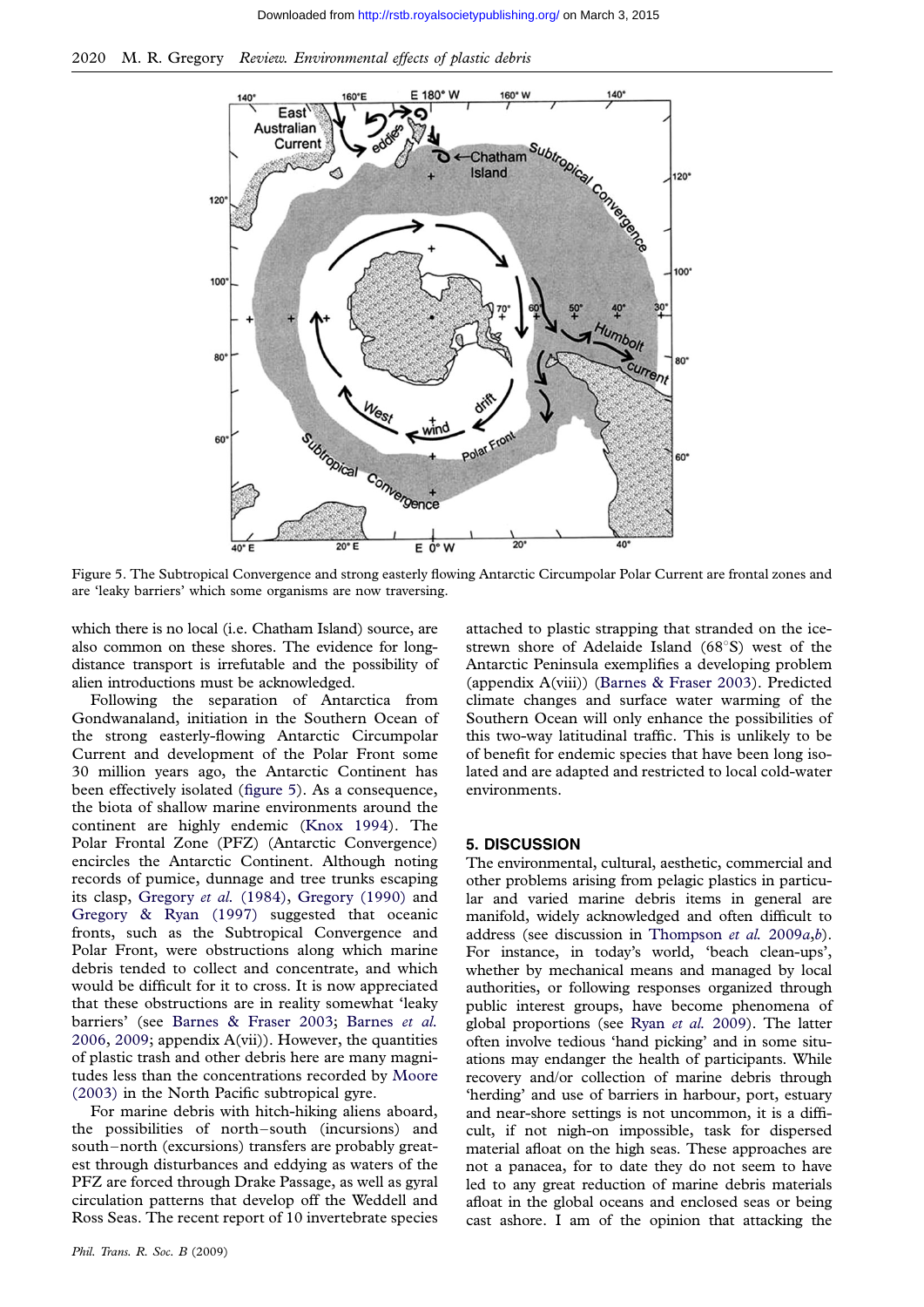source(s) at their varied places of origin may be the only viable approach in the longer term (see discussion in [Thompson](#page-11-0) et al. 2009b). The possibility of long-distance slow dispersal of common 'fouling organisms' (marine and non-marine) through hitch-hiking, hanging-on and/or rafting has been recognized for some time (e.g. [Wheeler 1916](#page-12-0); [WHOI 1952;](#page-12-0) [Gregory 1978](#page-10-0); [Jokiel 1990\)](#page-10-0) and the environmental importance of this process is now widely acknowledged (e.g. [Barnes](#page-9-0)  $2002a,b$  $2002a,b$  $2002a,b$ ; [Barnes](#page-9-0) *et al.* 2006). The possibility that pelagic plastics may be potential vectors in the dispersal of aggressive and invasive marine (and terrestrial) organisms that could endanger endemic biota now warrants serious consideration. The dangers are probably greatest where endemism is significant, such as in the remote tropical and mid-latitude islands of Oceania, and isolated sub-Antarctic islands. In a forthcoming era of global warming, shallow marine waters around Antarctica could be similarly threatened. Mechanisms for the evaluation of biosecurity and management of aggressive alien marine bioinvasions in the Southern Ocean are important recent developments (e.g. [Lewis](#page-11-0) et al. [2004](#page-11-0); [Hewitt & Campbell 2007\)](#page-10-0).

Despite numerous informal gatherings and beach clean-up exercises, local authority concerns, regional and international meetings, together with more formal conference settings, an ever-expanding volume of research literature (often repetitive), as well as attracting the interest of UNEP's Regional Seas Programme since 1974, the environmental and multiple other problems associated with plastic-dominated marine debris appear to be ever expanding! For the present there seem to be no satisfactory and/or practical answers to the varied problems plastic debris creates in marine settings. Longer term successes of beach clean-ups and prescribed action plans are questionable. There are clearly needs for new approaches—foremost among these will probably be further development of biodegradable plastics with significantly reduced and tightly managed disintegration times (see Song [et al.](#page-11-0) 2009; [Thompson](#page-11-0) et al. 2009b).

My interest since the early 1970s in the varied problems associated with 'marine debris' was funded initially through University of Auckland's research grants and later by the New Zealand Ministry of Environment research agenda, as well as the Marine Mammal Commission, Washington. I also acknowledge technical and other support over many years from R. Harris, K. Johnston, B. Curram and L. Cotterall. I have valued Allan Williams' commentaries on the topic of marine debris for many years and also appreciate the careful attention given to the manuscript by two anonymous referees.

## APPENDIX A: A CATALOGUE WITH EXAMPLES OF SOME INVADING SPECIES, NOT ALL ARE NECESSARILY AGGRESSIVE ALIENS (EXPANDED FROM [GREGORY 2004](#page-10-0))

(i) Membranipora tuberculata: This common bryozoan was not identified in New Zealand waters until the early 1970s when identifications around northern New Zealand were made. Specimens were found on plastic substrates including virgin plastic pellets (or nibs) and rarely on some larger artefacts. It was inferred that there had been eastwards dispersal from Australia across the northern Tasman sea by way of eddies in the East Australian Current [\(Gregory 1978](#page-10-0)). Later, L. M. Stevens (1992, unpublished data) was to report that it was abundant on both eastern and western shores around northernmost New Zealand. Several specimens were later noted (M. R. Gregory, unpublished) on occasional nibs found in concentrations on northern shores of Chatham Island. This island lies virtually astride the Subtropical Convergence where marine debris tends to gather and it is probably driven ashore by northerly winds [\(Gregory 1999](#page-10-0)a).

(ii) Lopha cristagalli: Numerous specimens of this common tropical water, Indo-Pacific oyster have been found attached to a tangled mass of synthetic rope stranded on a remote and isolated beach of Fiordland, southwestern New Zealand ([Winston](#page-12-0) et al. 1997). The only previous local record of this taxon was in 1971 when a length of synthetic rope, hauled up from shallow water off Parengarenga Harbour in the far north, carried several recently dead specimens. It was suggested that their presence was due to an overseas fishing vessel ([Gardner 1971\)](#page-10-0). Recently, a similarly entangled mass of rope encrusted with a hermatypic coral has stranded at the same Fiordland locality ( J. Lindqvist, personal communication).

(iii) Plastic toy boats: [West's \(1981\)](#page-12-0) report of a child's small  $( $30 \text{ cm}$ ) plastic toy boat stranded on$ a small island (Tiritiri matangi) lying  $c$ . 4 km offshore in the Hauraki gulf near Auckland, New Zealand, is most informative. It was carrying a cargo with soil and the seeds of eight plant species. Of these, five were native and three exotic; one was of a species not known from the island and at least three were viable.

(iv) Thalamoporella evelinae: Bryozoans resembling this taxon, which is known from Brazil, arrived in significant quantities on Florida shores through attachment to pelagic plastic artefacts and later stranding on beaches where it had not been previously identified ([Winston](#page-12-0) et al. 1997).

(v) Pinctata spp. A large blue fish crate with prominent Venezuelan markings stranding on Bermuda beaches with several single attached valves of this taxon suggests long-distance transport by way of the Gulf Stream (personal observation).

(vi) Diadumene lineata: In November 2000, numerous individuals of this widely recognized, aggressive and invasive inter-tidal sea anenome were discovered on derelict trawl netting in the lagoon of Pearl and Hermes Reef, Northwestern Hawaiian Islands. This is a cosmopolitan taxon that is native to Japan and had not been previously identified in Hawaiian waters. It was suggested that the net with its hitchhiking cargo of *D. lineata* could have drifted from afar—possibly Japan [\(Zabin](#page-12-0) et al. 2004).

(vii) Mytilis galloprovincialis: This exotic smoothshelled blue mussel arrived in Pearl Harbor, Hawaii ( June 1998) as a component of the fouling community carried by USS Missouri. Apte et al. [\(2000\)](#page-9-0) reported that spawning took place shortly thereafter and were later recruited to another 'shipping vector'. They infer that a 'stepping stone' model between temperate latitudes could lead to dispersal and/or range expansion.

(viii) Adelaide Island, Antarctic Peninsula: [Barnes & Fraser \(2003\)](#page-9-0) reported a plastic strapping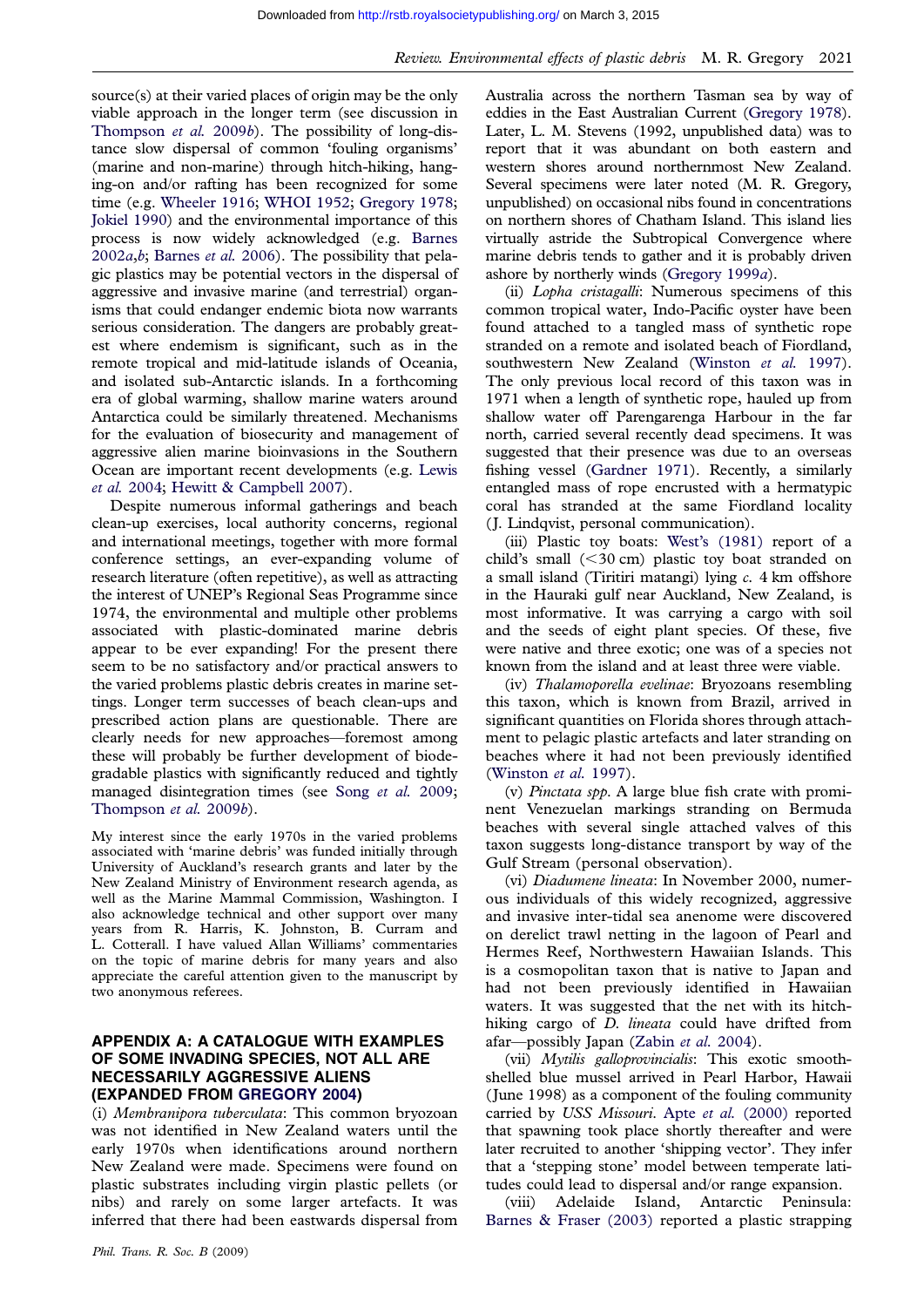<span id="page-9-0"></span>band washing ashore, and on which were attached 10 species belonging to five phylla, including bryozoa, porifera, annelida, cnidaria and mollusca. It was suggested that this plastic artefact could have been afloat for at least 1 year.

(ix) Harmful microalgae: Masó et al.['s \(2003\)](#page-11-0) observations along the Catalan coast (northwestern Mediterranean) and suggestions that pelagic plastic debris could be a vector in the dispersal of harmful microalgae.

(x) Elminius modestus: This barnacle is endemic to Australasian waters. It arrived in southern England during the Second World War—perhaps through attachment to convoyed vessels. Subsequently, this aggressive and alien invasive taxon advanced northwards, colonizing rocky inter-tidal shores around the British Isles and also adjacent coasts of Europe. By 1978 it had reached the Shetland Islands. There are suggestions that in later years plastic substrates could have been implicated in this dispersal (Barnes & Milner 2005).

(xi) Macrobenthos, Ligurian Sea: In these waters, Aliani & Molcard (2003) have documented macrobenthic species colonizing plastic artefacts and occasional pieces of wood. Of the 14 stations sampled, the barnacle Lepas pectinata was present at 12 and the isopod Idotea metallica at 9. Hydroids and bryozoa were also common. They also noted that no alien species had been identified.

(xii) Galeopsis mimicus: This bryozoan was previously known from two sampling stations off the west coast of the South Island of New Zealand at water depths of 297 and 520 m. It is also known from  $>$  2000 km to the north and in water depths of 470–825 m. It has recently been identified on a small piece of frayed plastic substrate recovered from the top of a core taken c. 60 km off the Canterbury east coast at a depth of 393 m ([figure 4](#page-6-0)d) (Carter & Gregory 2005).

(xiii) Giamardia trapesina: Long-distance dispersal in the sub-Antarctic and Southern Ocean waters through kelp rafting of brooding bivalves [\(Helmuth](#page-10-0) et al. 1994).

#### **REFERENCES**

- Acha, E. M., Mianzan, H. W., Iribarne, O., Gagliardini, D. A., Lasta, C. & Daleo, P. 2003 The role of the Rio de la Plata bottom salinity front in accumulating debris. Mar. Pollut. Bull. 46, 197–202. ([doi:10.1016/S0025-](http://dx.doi.org/doi:10.1016/S0025-326X(02)00356-9) [326X\(02\)00356-9](http://dx.doi.org/doi:10.1016/S0025-326X(02)00356-9))
- Aliani, S. & Molcard, A. 2003 Hitch-hiking on floating marine debris: macrobenthic species in the Western Mediterranean Sea. Hydrobiologia 503, 59–67. ([doi:10.](http://dx.doi.org/doi:10.1023/B:HYDR.0000008480.95045.26) [1023/B:HYDR.0000008480.95045.26\)](http://dx.doi.org/doi:10.1023/B:HYDR.0000008480.95045.26)
- Apte, S., Holland, B. S., Godwin, L. S. & Gardner, J. P. A. 2000 Jumping ship: a stepping stone event mediating transfer of a non-indigenous species via a potentially unsuitable environment. Biol. Inv. 2, 75–79. ([doi:10.](http://dx.doi.org/doi:10.1023/A:1010024818644) [1023/A:1010024818644](http://dx.doi.org/doi:10.1023/A:1010024818644))
- Backhurst, M. K. & Cole, R. G. 2000 Subtidal benthic marine litter at Kawau Island, north-eastern New Zealand. *J. Environ. Manage.* 60, 227-237. ([doi:10.](http://dx.doi.org/doi:10.1006/jema.2000.0381) [1006/jema.2000.0381](http://dx.doi.org/doi:10.1006/jema.2000.0381))
- Balazs, G. H. 1985 Impact of ocean debris on marine turtles: entanglement and ingestion. In Proc. of the Workshop on the Fate and Impact of Marine Debris, 27–29 November 1984, Honolulu, Hawaii (eds R. S. Shomura & H. O. Yoshida), pp. 387–429. US Dept. Commerce,
- Ballance, A., Tyan, P. G. & Turpie, J. K. 2000 How much is a clean beach worth? The impact of litter on beach users in the Cape Peninsula, South Africa. S. Afr. J. Sci. 96,  $210 - 213$ .
- Barnes, D. K. A. 2002a Invasions by marine life on plastic debris. Nature 416, 808 –809. [\(doi:10.1038/416808a](http://dx.doi.org/doi:10.1038/416808a))
- Barnes, D. K. A. 2002b Human rubbish assists alien invasions. Dir. Sci. 1, 107 –112. [\(doi:10.1100/tsw.2002.](http://dx.doi.org/doi:10.1100/tsw.2002.879) [879](http://dx.doi.org/doi:10.1100/tsw.2002.879))
- Barnes, D. K. A. 2005 Remote Islands reveal rapid rise of Southern Hemisphere, sea debris. Sci. World 7. 5,  $915 - 921.$
- Barnes, D. K. A. & Fraser, K. P. P. 2003 Rafting by five phyla on man-made flotsam in the Southern Ocean. Mar. Ecol. Prog. Ser. 262, 281-289. [\(doi:10.3354/meps262289\)](http://dx.doi.org/doi:10.3354/meps262289)
- Barnes, D. K. A. & Milner, P. 2005 Drifting plastic and its consequences for sessile organism dispersal in the Atlantic Ocean. Mar. Biol. 146, 815 –825. [\(doi:10.1007/](http://dx.doi.org/doi:10.1007/s00227-004-1474-8) [s00227-004-1474-8](http://dx.doi.org/doi:10.1007/s00227-004-1474-8))
- Barnes, D. K. A. & Sanderson, W. G. 2000 Latitudinal patterns of colonization of marine debris. In Proc. of the 11th Int. Bryozoology Assoc. Conf., Chicago (eds A. Herrera-Cubilla & J. B. C. Jackson), pp. 154–160. Smithsonian Tropical Research Institute.
- Barnes, D. K. A., Hodgson, D. A., Convey, P., Allen, C. S. & Clarke, A. 2006 Incursion and excursion of Antarctic Biota: past, present and future. Glob. Ecol. Biogeogr. 15, 121–142. [\(doi:10.1111/j.1466-822X.2006.00216.x\)](http://dx.doi.org/doi:10.1111/j.1466-822X.2006.00216.x)
- Barnes, D. K. A., Galgani, F., Thompson, R. C. & Barlaz, M. 2009 Accumulation and fragmentation of plastic debris in global environments. Phil. Trans. R. Soc. B 364, 1985–1998. [\(doi:10.1098/rstb.2008.0205\)](http://dx.doi.org/doi:10.1098/rstb.2008.0205)
- Beck, C. A. & Barros, N. B. 1991 The impact of debris on the Florida Manatee. Mar. Pollut. Bull. 22, 508–510. ([doi:10.1016/0025-326X\(91\)90406-I](http://dx.doi.org/doi:10.1016/0025-326X(91)90406-I))
- Bjorndal, K. A., Bolten, A. B. & Laguex, C. J. 1994 Ingestion of marine debris by juvenile turtles in coastal Florida habitats. Mar. Pollut. Bull. 28, 154–158. ([doi:10.1016/0025-326X\(94\)90391-3\)](http://dx.doi.org/doi:10.1016/0025-326X(94)90391-3)
- Blight, L. K. & Burger, A. E. 1997 Occurrence of plastic particles in sea-birds from the eastern North Pacific. Mar. Pollut. Bull. 34, 323-325. ([doi:10.1016/S0025-](http://dx.doi.org/doi:10.1016/S0025-326X(96)00095-1) [326X\(96\)00095-1](http://dx.doi.org/doi:10.1016/S0025-326X(96)00095-1))
- Boren, L. J., Morrissey, M., Muller, C. G. & Gemmell, N. J. 2006 Entanglement of New Zealand fur seals in manmade debris at Kaikoura, New Zealand. Mar. Pollut. Bull. 52, 442–446. ([doi:10.1016/j.marpolbul.2005.12.003](http://dx.doi.org/doi:10.1016/j.marpolbul.2005.12.003))
- Bourne, W. R. P. & Clark, G. C. 1984 The occurrence of birds and garbage at the Humboldt Front off Valparaiso, Chile. Mar. Pollut. Bull. 15, 343–344. ([doi:10.1016/0025-326X\(84\)90493-4\)](http://dx.doi.org/doi:10.1016/0025-326X(84)90493-4)
- Cadee, G. C. 2002 Seabirds and floating plastic debris. Mar. Pollut. Bull. 44, 1294-1299. ([doi:10.1016/S0025-326X](http://dx.doi.org/doi:10.1016/S0025-326X(02)00264-3) [\(02\)00264-3](http://dx.doi.org/doi:10.1016/S0025-326X(02)00264-3))
- Carr, H. A. & Harris, J. 1997 Ghost-fishing gear: have fishing practices during the past few years reduced the impact? In Marine debris, sources, impacts, and solutions (eds J. M. Coe & D. B. Rogers), pp. 141–151. New York, NY: Springer-Verlag.
- Carter, R. & Gregory, M. R. 2005 Bryozoan encrusted plastic from the continental slope: eastern South Island, New Zealand. N. Z. Nat. Sci. 30, 49-55.
- Connors, P. J. & Smith, K. G. 1982 Oceanic plastic particle pollution: suspected effect on fat deposition in Red Phalropes. Mar. Pollut. Bull. 13, 18–20. [\(doi:10.1016/](http://dx.doi.org/doi:10.1016/0025-326X(82)90490-8) [0025-326X\(82\)90490-8](http://dx.doi.org/doi:10.1016/0025-326X(82)90490-8))
- Copello, S. & Quintana, F. 2003 Marine debris ingestion by Southern Giant Petrels and its potential relationships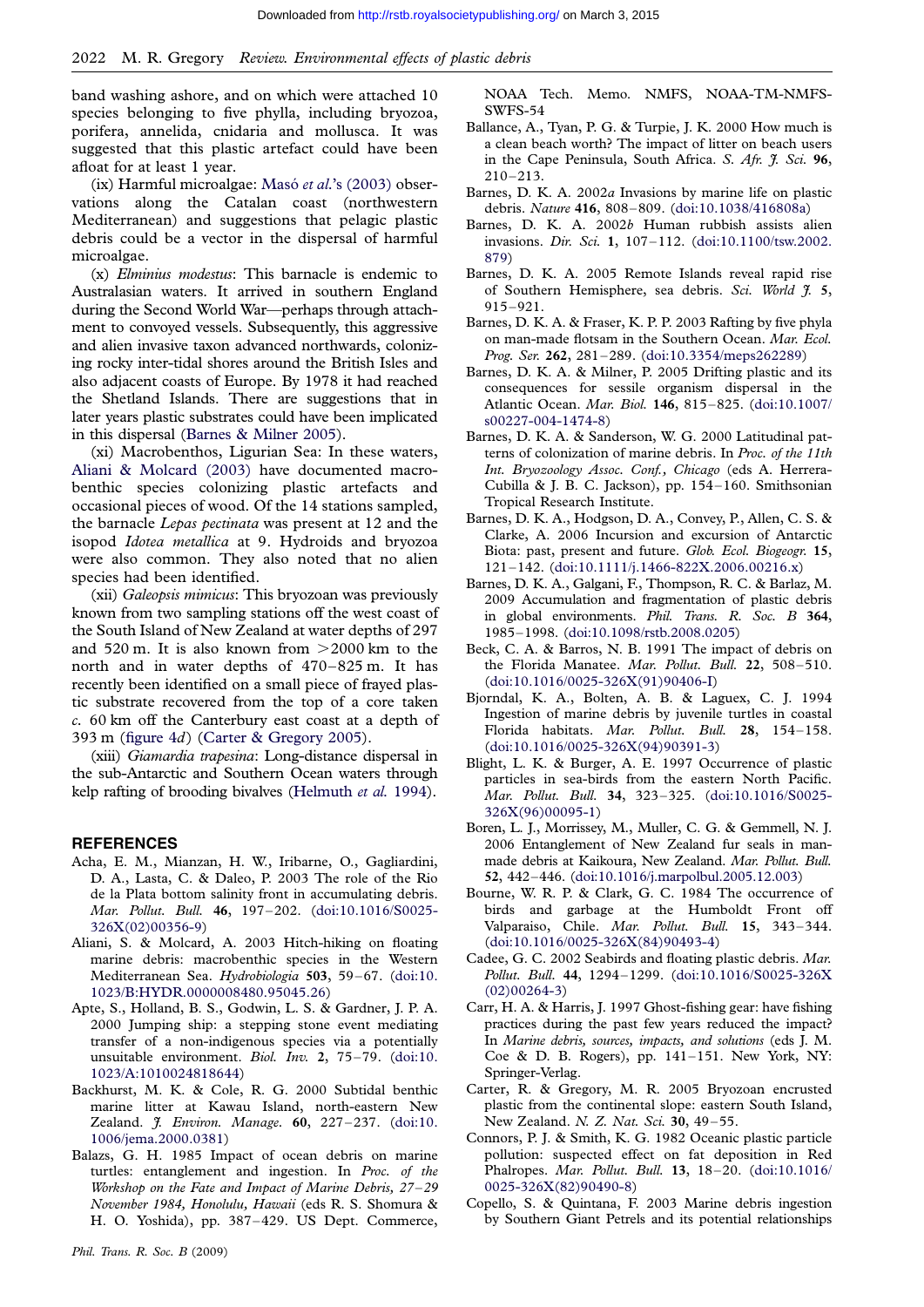<span id="page-10-0"></span>with fisheries in the Southern Atlantic Ocean. Mar. Pollut. Bull. 46, 1513–1515. [\(doi:10.1016/S0025-326X\(03\)](http://dx.doi.org/doi:10.1016/S0025-326X(03)00312-6) [00312-6](http://dx.doi.org/doi:10.1016/S0025-326X(03)00312-6))

- de Forges, B. D., Koslow, J. A. & Poore, G. C. B. 2000 Diversity and endemism of the benthic seamount fauna in the southwest Pacific. Nature 405, 944 –947. [\(doi:10.](http://dx.doi.org/doi:10.1038/35016066) [1038/35016066](http://dx.doi.org/doi:10.1038/35016066))
- Derraik, J. G. B. 2002 The pollution of the marine environment by plastic debris: a review. Mar. Pollut. Bull. 44, 842 –852. [\(doi:10.1016/S0025-326X\(02\)00220-5\)](http://dx.doi.org/doi:10.1016/S0025-326X(02)00220-5)
- Ebbesmeyer, C. C., Ingraham Jr, W. J., Royer, T. C. & Grosch, C. E. 2007 Tub toys orbit the Pacific Subarctic gyre. EOS, Trans. Am. Geophys. Union 88, 1&4.
- Eriksson, C. & Burton, H. 2003 Origins and biological accumulation of small plastic particles in Fur Seals from Macquarie Island. Ambio 32, 380-385.
- Furness, R. W. 1985 Ingestion of plastic particles by seabirds at Gough Island, South Atlantic Ocean. Environ. Pollut. Ser A 38, 261–272. [\(doi:10.1016/0143-1471\(85\)90131-X\)](http://dx.doi.org/doi:10.1016/0143-1471(85)90131-X)
- Gabrielides, G. P. 1995 Pollution of the Mediterranean Sea. Water Sci. Technol. 32, 9-10. ([doi:10.1016/0273-](http://dx.doi.org/doi:10.1016/0273-1223(96)00070-4) [1223\(96\)00070-4\)](http://dx.doi.org/doi:10.1016/0273-1223(96)00070-4)
- Galgani, F. et al. 2000 Litter on the sea floor along the European coasts. Mar. Pollut. Bull. 40, 516–527. [\(doi:10.1016/S0025-326X\(99\)00234-9\)](http://dx.doi.org/doi:10.1016/S0025-326X(99)00234-9)
- Galil, B. S., Golik, A. & Turkay, M. 1995 Litter at the bottom of the sea: a sea bed survey in the Eastern Mediterranean. Mar. Pollut. Bull. 30, 22–24. [\(doi:10.](http://dx.doi.org/doi:10.1016/0025-326X(94)00103-G) [1016/0025-326X\(94\)00103-G\)](http://dx.doi.org/doi:10.1016/0025-326X(94)00103-G)

Gardner, N. N. 1971 Lopha cristagali (Linne). Poirieria 5, 104.

- Gheskiere, T., Madda, V., Greet, P. & Steven, D. 2006 Are strandline meiofaunal assemblages affected by a once-only mechanical; beach cleaning? Experimental findings. Mar. Environ. Res. 61, 245–264. ([doi:10.1016/](http://dx.doi.org/doi:10.1016/j.marenvres.2005.10.003) [j.marenvres.2005.10.003](http://dx.doi.org/doi:10.1016/j.marenvres.2005.10.003))
- Goldberg, E. D. 1997 Plasticizing the seafloor: an overview. Environ. Technol. 18, 195 –202. [\(doi:10.1080/09593331](http://dx.doi.org/doi:10.1080/09593331808616527) [808616527\)](http://dx.doi.org/doi:10.1080/09593331808616527)
- Gregory, M. R. 1977 Plastic pellets on New Zealand beaches. Mar. Pollut. Bull. 9, 82–84. ([doi:10.1016/](http://dx.doi.org/doi:10.1016/0025-326X(77)90193-X) [0025-326X\(77\)90193-X](http://dx.doi.org/doi:10.1016/0025-326X(77)90193-X))
- Gregory, M. R. 1978 Accumulation and distribution of virgin plastic granules on New Zealand beaches. N. Z. J. Mar. Freshwater Res. 12, 399-414.
- Gregory, M. R. 1990 Environmental and pollution aspects. In Antarctic sector of the Pacific. (ed. G. P. Glasby). Elsevier Oceanography Series, 51, pp. 291–324.
- Gregory, M. R. 1991 The hazards of persistent marine pollution: drift plastics and conservation islands. J. R. Soc. N. Z. 21, 83–100.
- Gregory, M. R. 1998 Pelagic plastics and marine invaders. Aliens,  $7, 6-7$ .
- Gregory, M. R. 1999a Plastics and South Pacific island shores. Ocean Coastal Manage. 42, 603-615. [\(doi:10.](http://dx.doi.org/doi:10.1016/S0964-5691(99)00036-8) [1016/S0964-5691\(99\)00036-8\)](http://dx.doi.org/doi:10.1016/S0964-5691(99)00036-8)
- Gregory, M. R. 1999b Marine debris: notes from Chatham Island, and Mason and Doughboy Bays, Stewart Island. Tane 37, 201–210.
- Gregory, M. R. 2004 Marine debris: hangers-on and hitchhiking aliens. In Derelict fishing gear and related marine debris: an educational outreach seminar among APEC partners. Seminar Proc., 13–16 January 2004, Honolulu, Hawaii. pp. 40–44.
- Gregory, M. R. & Andrady, A. L. 2003 Plastics in the marine environment. In Plastics and the environment (ed. A. L. Andrady), pp. 379–401. Hoboken, NJ: John Wiley and Sons, Inc.
- Gregory, M. R. & Ryan, P. G. 1997 Pelagic plastics and other seaborne persistent synthetic debris: a revue of Southern Hemisphere perspectives. In Marine Debris, sources,

impacts, and solutions (eds J. M. Coe & D. B. Rogers), pp. 49–66. New York, NY: Springer-Verlag.

- Gregory, M. R., Kirk, R. M. & Mabin, M. C. G. 1984 Plastics and other litter in surface waters of the New Zealand sector of the Southern Ocean and on Ross Dependency shores. N. Z. Antarct. Rec. 7, 12-28.
- Gunn, C. R. & Dennis, J. V. 1999. World guide to tropical drift seeds and fruits. Malabar, FL: Kreiger Publishing Company, 240 p.
- Hanni, K. D. & Pyle, P. 2000 Entanglement of Pinnipeds in synthetic materials at South-east Farallon Island, California, 1976–1998. Mar. Pollut. Bull. 40, 1076– 1081. [\(doi:10.1016/S0025-326X\(00\)00050-3\)](http://dx.doi.org/doi:10.1016/S0025-326X(00)00050-3)
- Harms, J. 1990 Marine plastic litter as an artificial<br>hard bottom fouling ground. Helgoläender hard bottom fouling ground. Helgoläender Meersuntersuchungen 44, 503. ([doi:10.1007/BF02365483\)](http://dx.doi.org/doi:10.1007/BF02365483)
- Harper, P. C. & Fowler, J. A. 1987 Plastic pellets in New Zealand storm-killed prions (Pachyptila spp.) 1958-1977. Notornis 34, 65–70.
- Helmuth, B. R., Veit, R. & Holberton, R. 1994 Long-distance dispersal of a SubAntarctic brooding bivalve (Gaimardia trapesina) by kelp rafting. Mar. Biol. 120, 421-426. [\(doi:10.1007/BF00680216](http://dx.doi.org/doi:10.1007/BF00680216))
- Henderson, J. R. 2001 A pre- and post-MARPOL Annex V summary of Hawaiian monk seal entanglements and marine debris accumulation in the Northwestern Hawaiian Islands, 1982–1998. Mar. Pollut. Bull. 42, 584–589. [\(doi:10.1016/S0025-326X\(00\)00204-6](http://dx.doi.org/doi:10.1016/S0025-326X(00)00204-6))
- Hess, N. A., Ribic, C. A. & Vining, I. 1999 Benthic marine debris with an emphasis on fisheries-related items, surrounding Kodiak Island, Alaska, 1994–1996. Mar. Pollut. Bull. 38, 885 –890. ([doi:10.1016/S0025-326X](http://dx.doi.org/doi:10.1016/S0025-326X(99)00087-9) [\(99\)00087-9\)](http://dx.doi.org/doi:10.1016/S0025-326X(99)00087-9)
- Hewitt, C. L. & Campbell, M. L. 2007 Mechanisms for the prevention of marine bioinvasions for better biosecurity. Mar. Pollut. Bull. 55, 395 –401. [\(doi:10.1016/j.marpol](http://dx.doi.org/doi:10.1016/j.marpolbul.2007.01.005) [bul.2007.01.005](http://dx.doi.org/doi:10.1016/j.marpolbul.2007.01.005))
- Hofmeyr, G. J. G., Bester, M. N., Kirkman, S. P., Lydersen, C. & Kovacs, K. M. 2006 Entanglement of Antarctic fur seals at Bouvetóya, Southern Ocean. Mar. Pollut. Bull. 52, 1077–1080. [\(doi:10.1016/j.marpolbul.2006.05.003\)](http://dx.doi.org/doi:10.1016/j.marpolbul.2006.05.003)
- Hollström, A. 1975 Plastic films on the bottom of the Skagerrak. Nature 255, 622–623. [\(doi:10.1038/255622a0](http://dx.doi.org/doi:10.1038/255622a0))
- Ingólfsson, A. 2000 Colonization of floating seaweed by pelagic and subtidal benthic animals in south-western Iceland. Hydrobiologia 440, 181–189. ([doi:10.1023/](http://dx.doi.org/doi:10.1023/A:1004119126869) [A:1004119126869\)](http://dx.doi.org/doi:10.1023/A:1004119126869)
- Jokiel, P. L. 1990 Long-distance dispersal by rafting: reemergence of an old hypothesis. Endeavour 14, 66–73. [\(doi:10.](http://dx.doi.org/doi:10.1016/0160-9327(90)90074-2) [1016/0160-9327\(90\)90074-2](http://dx.doi.org/doi:10.1016/0160-9327(90)90074-2))
- Kanehiro, H., Tokai, T. & Matuda, K. 1995 Marine litter composition and distribution on the sea-bed of Tokyo Bay, Japan. Fish. Eng. 31, 195–199.
- Katsanevakis, S., Verriopoulos, G., Nicolaidou, A. & Thessalou-Legaki, M. 2007 Effect of marine litter on the benthic megafauna of coastal soft bottoms: a manipulative field experiment. Mar. Pollut. Bull. 54, 771–778. [\(doi:10.1016/j.marpolbul.2006.12.016\)](http://dx.doi.org/doi:10.1016/j.marpolbul.2006.12.016)
- Knox, G. A. 1994 The biology of the Southern Ocean. Cambridge, UK: Cambridge University Press, 444 p.
- Koslow, J. A. 1997 Seamounts and the ecology of deep-sea fisheries. Am. Sci. 85, 168–175.
- Laist, D. W. 1987 Overview of the biological effects of lost and discarded plastic debris in the marine environment. Mar. Pollut. Bull. 18, 319 –326. [\(doi:10.1016/S0025-](http://dx.doi.org/doi:10.1016/S0025-326X(87)80019-X) [326X\(87\)80019-X\)](http://dx.doi.org/doi:10.1016/S0025-326X(87)80019-X)
- Laist, D. W. 1996 Marine debris entanglement and ghost fishing: a cryptic and significant type of bycatch. Alaska Sea Grant College Progarm Report no. 96-03. pp. 33–39, University of Alaska, Fairbanks, AK.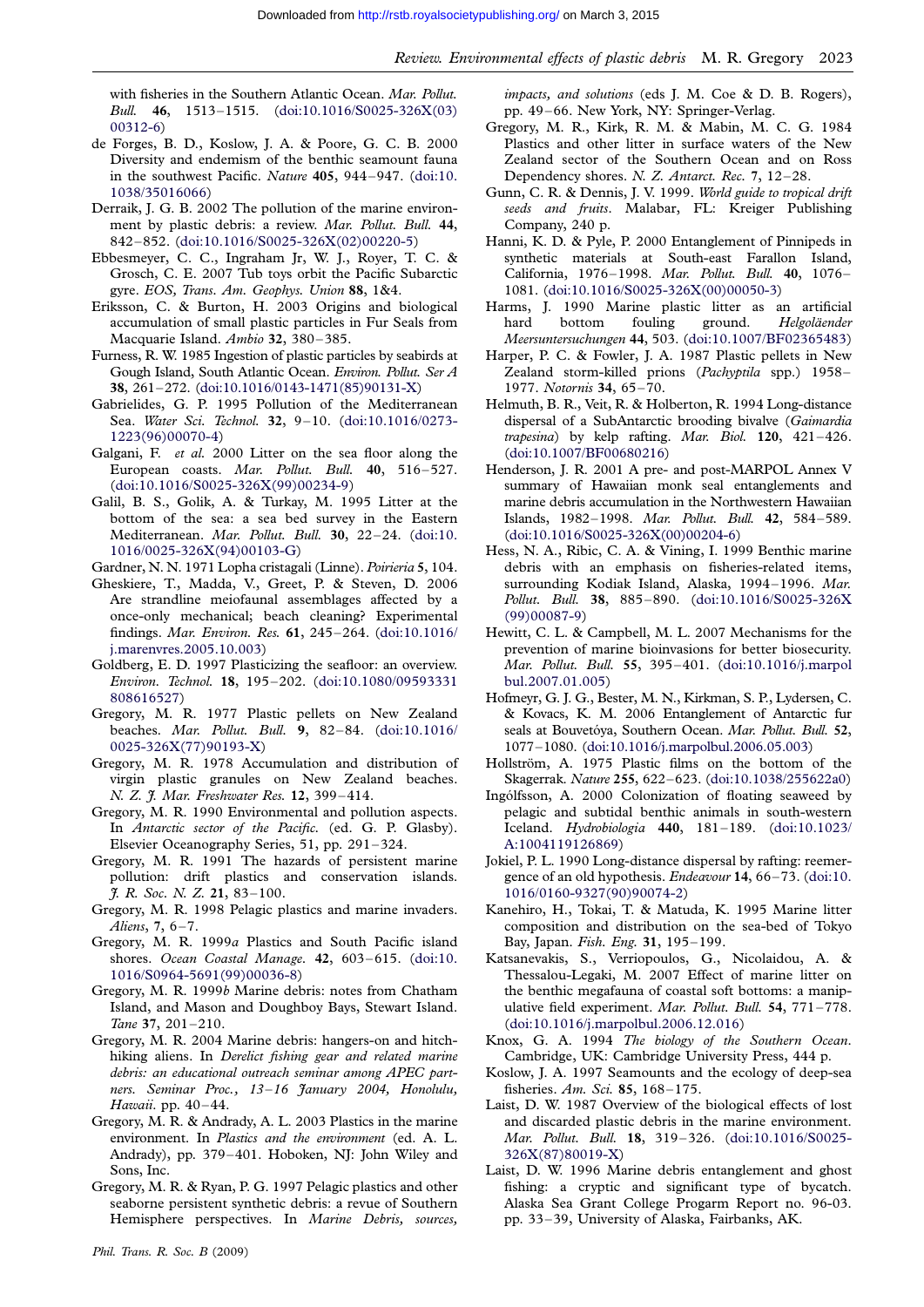<span id="page-11-0"></span>2024 M. R. Gregory Review. Environmental effects of plastic debris

- Laist, D. W. 1997 Impacts of marine debris: entanglement of marine life in marine debris including a comprehensive list of species with entanglement and ingestion records. In Marine debris, sources, impacts, and solutions (eds J. M. Coe & D. B. Rogers), pp. 99–139. New York, NY: Springer-Verlag.
- Lewis, P. N., Riddle, M. J. & Smith, S. D. A. 2005 Assisted passage or passive drift: a comparison of alternative transport mechanisms for non-indigenous coastal species into the Southern Ocean. Antarct. Sci. 17, 183-191. ([doi:10.1017/S0954102005002580\)](http://dx.doi.org/doi:10.1017/S0954102005002580)
- Llewellyn, P. J. & Shackley, S. E. 1996 The effects of mechanical beach-cleaning on invertebrate populations. Br. Wildl. 7, 147–155.
- Mallory, M. L., Robertson, G. J. & Moenting, A. 2006 Marine plastic debris in northern fulmars from Davis Strait, Nanavut. Can. Mar. Pollut. Bull. 52,  $800 - 815$
- Mascarenhas, A., Santos, R. & Zeppelini, D. 2004 Plastic debris by sea turtle in Paraíba. Mar. Pollut. Bull. 49, 354 –355. [\(doi:10.1016/j.marpolbul.2004.05.006\)](http://dx.doi.org/doi:10.1016/j.marpolbul.2004.05.006)
- Masó, M., Garcés, E., Pagès, F. & Camp, J. 2003 Drifting plastic debris as a potential vector for dispersing harmful algal bloom (HAB) species. Sci. Mar. 67,  $107 - 111$ .
- Mato, Y., Isobe, T., Takada, H., Kahnehiro, H., Ohtake, C. & Kaminuma, O. 2001 Plastic resin pellets as a transport medium for toxic chemicals in the marine environment. Environ. Sci. Technol. 35, 318–324. [\(doi:10.1021/](http://dx.doi.org/doi:10.1021/es0010498) [es0010498\)](http://dx.doi.org/doi:10.1021/es0010498)
- Mattlin, R. H. & Cawthorn, M. W. 1986 Marine debris—an international problem. N. Z. Environ. 51, 3–6.
- Moore, C. 2003 Trashed: across the Pacific Ocean, plastics, plastics, everywhere. Nat. Hist. 112, 46-51.
- Moore, S. L. & Allen, M. J. 2000 Distribution of anthropogenic and natural debris on the mainland shelf of the southern California Bight. Mar. Pollut. Bull. 40, 83–88. ([doi:10.1016/S0025-326X\(99\)00175-7\)](http://dx.doi.org/doi:10.1016/S0025-326X(99)00175-7)
- Nash, A. 1992 Impacts of marine debris on subsistence fishermen—an exploratory study. Mar. Pollut. Bull. 24, 150 –156. [\(doi:10.1016/0025-326X\(92\)90243-Y\)](http://dx.doi.org/doi:10.1016/0025-326X(92)90243-Y)
- O'Driscoll, R. L. & Clark, M. R. 2005 Quantifying the relative intensity of fishing on New Zealand Seamounts. N. Z. J. Mar. Freshwater Res. 39, 839–850.
- Oehlmann, J. et al. 2009 A critical analysis of the biological impacts of plasticizers on wildlife. Phil. Trans. R. Soc. B 364, 2047–2062. [\(doi:10.1098/rstb.2008.0242\)](http://dx.doi.org/doi:10.1098/rstb.2008.0242)
- Oshima, S. 2000 Towards a 'Visual Sea'. Hydro Int. 4, 73.
- Page, B. et al. 2004 Entanglement of Australian sea lions and New Zealand fur seals in lost fishing gear and other marine debris before and after Government and industry attempts to reduce the problem. Mar. Pollut. Bull. 49, 33–42. ([doi:10.1016/j.marpolbul.2004.01.006\)](http://dx.doi.org/doi:10.1016/j.marpolbul.2004.01.006)
- Richards, A. H. 1994 Problems of drift-net fisheries in the South Pacific. Mar. Pollut. Bull. 29, 106-111. ([doi:10.](http://dx.doi.org/doi:10.1016/0025-326X(94)90433-2) [1016/0025-326X\(94\)90433-2\)](http://dx.doi.org/doi:10.1016/0025-326X(94)90433-2)
- Ryan, P. G. 2008 Seabirds indicate changes in the composition of plastic litter in the Atlantic and south-western Indian Oceans. Mar. Pollut. Bull. 56, 1406–1409. ([doi:10.1016/j.marpolbul.2008.05.004\)](http://dx.doi.org/doi:10.1016/j.marpolbul.2008.05.004)
- Ryan, P. G. & Swanepoel, D. 1996 Cleaning beaches; sweeping the rubbish under the carpet. S. Afr. J. Sci.  $92, 163 - 165.$
- Ryan, P. G., Moore, C. J., van Franeker, J. A. & Moloney, C. L. 2009 Monitoring the abundance of plastic debris in the marine environment. Phil. Trans. R. Soc. B 364, 1999–2012. ([doi:10.1098/rstb.2008.0207](http://dx.doi.org/doi:10.1098/rstb.2008.0207))
- Sazima, I., Gadig, O. B. F., Namora, R. C. & Motta, F. S. 2002 Plastic debris collars on juvenile carcharhinid sharks (Rhizoprionodon lalandii) in southwest Atlantic.

Mar. Pollut. Bull. 44, 1147–1149. ([doi:10.1016/S0025-](http://dx.doi.org/doi:10.1016/S0025-326X(02)00141-8) [326X\(02\)00141-8](http://dx.doi.org/doi:10.1016/S0025-326X(02)00141-8))

- Shomura, R. S. & Yoshida, H. O. (eds) 1985 Proc. of the Workshop on the Fate and Impact of Marine Debris, 26–29 November 1984, Honolulu, Hawaii, U.S. Dep. Commer., NOAA. Tech. Memo. NMFS, NOAA-TM-NMFS-SWFC-54.
- Song, J. H., Murphy, R. J., Narayan, R. & Davies, G. B. H. 2009 Biodegradable and compostable alternatives to conventional plastics. Phil. Trans. R. Soc. B 364, 2127– 2139. [\(doi:10.1098/rstb.2008.0289\)](http://dx.doi.org/doi:10.1098/rstb.2008.0289)
- Stefatos, A., Chararampakis, M., Papatheodorou, G. & Ferentinos, G. 1999 Marine debris on the sea floor of the Mediterranean sea: examples from two enclosed Gulfs in Western Greece. Mar. Pollut. Bull. 36, 389 – 393. [\(doi:10.1016/S0025-326X\(98\)00141-6\)](http://dx.doi.org/doi:10.1016/S0025-326X(98)00141-6)
- Stevens, L. M., Gregory, M. R. & Foster, B. A. 1996 Fouling bryozoa on pelagic and moored plastics from northern New Zealand. In Bryzoans in space and time. Proc. of the 10th Int. Bryozoology Conf. (eds D. P. Gordon, A. M. Smith & J. A. Grant-Mackie), pp. 321 –340. Wellington, New Zealand: National Institute of Water & Atmospheric Research Ltd.
- Stevens, L. M., Gregory, M. R. & Foster, B. A. In preparation. The epibionts and associated biota of pelagic plastic debris from northern New Zealand.
- Teuten, E. L. et al. 2009 Transport and release of chemicals from plastics to the environment and to wildlife. Phil. Trans. R. Soc. B 364, 2027–2045. ([doi:10.1098/rstb.](http://dx.doi.org/doi:10.1098/rstb.2008.0284) [2008.0284\)](http://dx.doi.org/doi:10.1098/rstb.2008.0284)
- Theil, M. & Guto, L. 2005 The ecology of rafting in the marine environment. 1. The floating substrata. In Oceanography and marine biology (eds R. N. Gibson, R. J. A. Atkinson & J. D. M. Gordon), vol. 42, pp. 181–264.
- Tomás, J., Guitart, R., Mateo, R. & Raga, J. A. 2002 Marine debris ingestion in loggerhead sea turtles, Caretta carettahe, from the western Mediterranean. Mar. Pollut. Bull. 44, 211–216. [\(doi:10.1016/S0025-326X\(01\)00236-3\)](http://dx.doi.org/doi:10.1016/S0025-326X(01)00236-3)
- Thompson, M. E. & Cóté, W. A. 1997 Potential effects of discarded Triton paperboard six-pack carriers on fish. Mar. Pollut. Bull. 34, 135-137. ([doi:10.1016/S0025-](http://dx.doi.org/doi:10.1016/S0025-326X(96)00128-2) [326X\(96\)00128-2](http://dx.doi.org/doi:10.1016/S0025-326X(96)00128-2))
- Thompson, R. C., Swan, S. H., Moore, C. J. & vom Saal, F. S. 2009a Our plastic age. Phil. Trans. R. Soc. B 364, 1973–1976. [\(doi:10.1098/rstb.2009.0054](http://dx.doi.org/doi:10.1098/rstb.2009.0054))
- Thompson, R. C., Moore, C. J., vom Saal, F. S. & Swan, S. H. 2009b Plastics, the environment and human health: current consensus and future trends. Phil. Trans. R. Soc. B 364, 2153–2166. [\(doi:10.1098/rstb.2009.0053\)](http://dx.doi.org/doi:10.1098/rstb.2009.0053)
- Tudor, D. T. & Williams, A. T. 2006 A rationale for beach selection by the public on the coast of Wales, UK. Area 38, 153–164. [\(doi:10.1111/j.1475-4762.2006.00684.x](http://dx.doi.org/doi:10.1111/j.1475-4762.2006.00684.x))
- Uneputty, P. & Evans, S. M. 1997 The impact of plastic debris on the biota of tidal flats in Ambon Bay (Eastern Indonesia). Mar. Environ. Res. 44, 233 –242. ([doi:10.](http://dx.doi.org/doi:10.1016/S0141-1136(97)00002-0) [1016/S0141-1136\(97\)00002-0\)](http://dx.doi.org/doi:10.1016/S0141-1136(97)00002-0)
- Van Duzer, C. 2004 Floating islands: a global bibliography. pp. 204p, Los Altos Hills, CA: Cantor Press, 204 p. (12 plates).
- Van Franeker, J. A. & Bell, P. J. 1988 Plastic ingestion by petrels breeding in Antarctica. Mar. Pollut. Bull. 19, 672 –674. [\(doi:10.1016/0025-326X\(88\)90388-8](http://dx.doi.org/doi:10.1016/0025-326X(88)90388-8))
- Vlietstra, L. S. & Parga, J. A. 2002 Long-term changes in the type, but not amount, of ingested plastic particles in short-tailed shearwaters in the southeastern Bering Sea. Mar. Pollut. Bull. 44, 945 –955. ([doi:10.1016/S0025-](http://dx.doi.org/doi:10.1016/S0025-326X(02)00130-3) [326X\(02\)00130-3](http://dx.doi.org/doi:10.1016/S0025-326X(02)00130-3))
- Watling, L. & Norse, E. A. 1998 Disturbance of seabed by mobile fishing gear: a comparison to forest clearcutting. Conserv. Biol. 12, 1180–1197. [\(doi:10.1046/j.1523-](http://dx.doi.org/doi:10.1046/j.1523-1739.1998.0120061180.x) [1739.1998.0120061180.x](http://dx.doi.org/doi:10.1046/j.1523-1739.1998.0120061180.x))